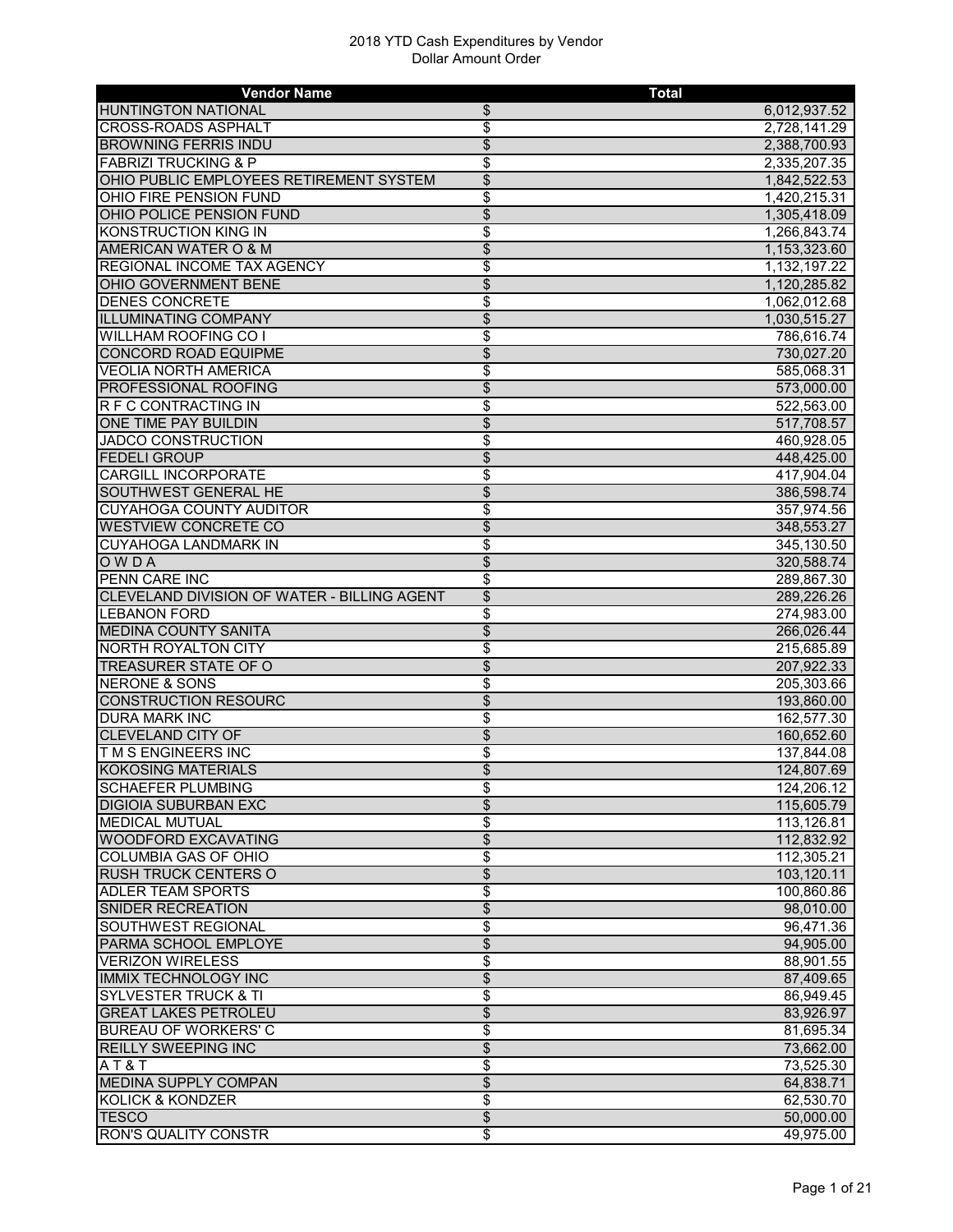| T A C COMPUTER INC.              | \$<br>49,948.35                       |
|----------------------------------|---------------------------------------|
| <b>MARTIN CONCRETE</b>           | \$<br>49,900.00                       |
| <b>PREMIER ASPHALT PAVI</b>      | $\overline{\mathcal{L}}$<br>49,844.00 |
| <b>COLABIANCHI CONSTR</b>        | \$<br>49,185.59                       |
| <b>ABEL TRUCK &amp; AUTOMOT</b>  | \$<br>49,053.62                       |
| SPOONER CONSTRUCTION             | \$<br>48,725.00                       |
| <b>LAMPION COMPANIES LL</b>      | $\overline{\mathcal{L}}$<br>48,592.80 |
| <b>GORDON FOOD SERVICE</b>       | \$<br>48,062.13                       |
| <b>NAPA AUTO PARTS</b>           | $\overline{\$}$<br>47,890.81          |
| <b>GIBSON MACHINERY</b>          | \$<br>47,778.60                       |
| <b>OHIO CAT</b>                  | \$<br>46,721.91                       |
| <b>K COMPANY INC</b>             | \$<br>46.395.34                       |
| <b>MIDDLEBURG HEIGHTS C</b>      | \$<br>46,266.61                       |
| <b>DXP ENTERPRISES</b>           | \$<br>46,212.16                       |
| R S JENNY CONSTRUCTI             | $\overline{\$}$<br>45,656.08          |
| <b>CHARTER ONE</b>               | \$<br>45,024.59                       |
| <b>ROBERTSON TRUCK SALE</b>      | \$<br>45,000.00                       |
| <b>LAUGHLIN PAINTING IN</b>      | \$<br>45,000.00                       |
| <b>SCHILL GROUNDS MANAG</b>      | $\overline{\mathcal{L}}$<br>43,974.14 |
| <b>STATEWIDE FORD LINCO</b>      | \$<br>43,743.00                       |
| <b>SOLUS LIGHTING LTD</b>        | \$<br>43,035.00                       |
| <b>AMERICAN FIREWORKS</b>        | \$<br>42,500.00                       |
| <b>TACTICAL PLANNING LL</b>      | $\overline{\$}$<br>42,000.00          |
| <b>TEAMSTERS UNION</b>           | \$<br>41,888.00                       |
| <b>AMERICAN FINANCIAL</b>        | \$<br>41,807.35                       |
| <b>JACK DOHENY SUPPLIES</b>      | \$<br>41,607.69                       |
| <b>SCHEMRICH BROS BUILD</b>      | \$<br>40,588.12                       |
| <b>AXON ENTERPRISES</b>          | \$<br>39,998.25                       |
| 880 CONSTRUCTION COM             | \$<br>39,795.00                       |
| <b>MOTOROLA SOLUTIONS I</b>      | \$<br>38,953.50                       |
| <b>CINTAS CORPORATION #</b>      | $\overline{\$}$<br>38,628.55          |
| <b>POST THE</b>                  | \$<br>38,241.79                       |
| <b>STATEWIDE EMERGENCY</b>       | \$<br>38,030.11                       |
| SDFINC.                          | \$<br>37,546.42                       |
| <b>DAVEY RESOURCE GROUP</b>      | \$<br>37,267.63                       |
| <b>EMS MANAGEMENT &amp; CON</b>  | \$<br>36.809.90                       |
| <b>COLA MANAGEMENT LLC</b>       | \$<br>36,774.00                       |
| <b>KIMBALL - MIDWEST</b>         | \$<br>36,682.23                       |
| <b>GROENEVELD</b>                | \$<br>36,525.97                       |
| LOWE'S                           | \$<br>36,502.30                       |
| CHAPTER 13 TRUSTEE               | 36,459.70<br>\$                       |
| <b>FIRST CHOICE TREE WO</b>      | \$<br>36,197.00                       |
| <b>KEK SUPPLY INC</b>            | $\overline{\$}$<br>36,161.58          |
| PETROLEUM TRADERS CO             | \$<br>36,106.26                       |
| <b>REO SALES</b>                 | $\overline{\$}$<br>36,074.21          |
| <b>MEEDER PUBLIC FUNDS</b>       | \$<br>36,038.80                       |
| <b>KRZESINSKI ROBERT</b>         | \$<br>36,007.50                       |
| <b>ID &amp; R COMMERCIAL FLO</b> | \$<br>35,548.02                       |
| <b>INDY EQUIPMENT &amp; SUP</b>  | \$<br>34,756.72                       |
| <b>GENTILE RICHARD ELEC</b>      | \$<br>34.340.00                       |
| <b>SHORTAGE CONTROL INC</b>      | \$<br>33,999.96                       |
| <b>SOUND COM SYSTEMS</b>         | \$<br>33,670.85                       |
| <b>VORYS, SATER, SEYMOU</b>      | \$<br>33,631.38                       |
| PHYSIO-CONTROL, INC              | \$<br>32,941.35                       |
| A B C EQUIPMENT RENT             | \$<br>32,863.08                       |
| <b>CUYAHOGA COUNTY TREA</b>      | \$<br>32,765.24                       |
| <b>STRONGSVILLE HEATING</b>      | $\overline{\mathcal{L}}$<br>32,609.42 |
| <b>TRUCK SERVICE INCORP</b>      | \$<br>32,569.13                       |
| <b>CONSTELLATION NEW EN</b>      | $\overline{\$}$<br>32,362.46          |
| JANI - KING OF CLEVE             | \$<br>31,980.00                       |
| <b>ZUPKA JAMES G</b>             | $\overline{\$}$<br>31,882.00          |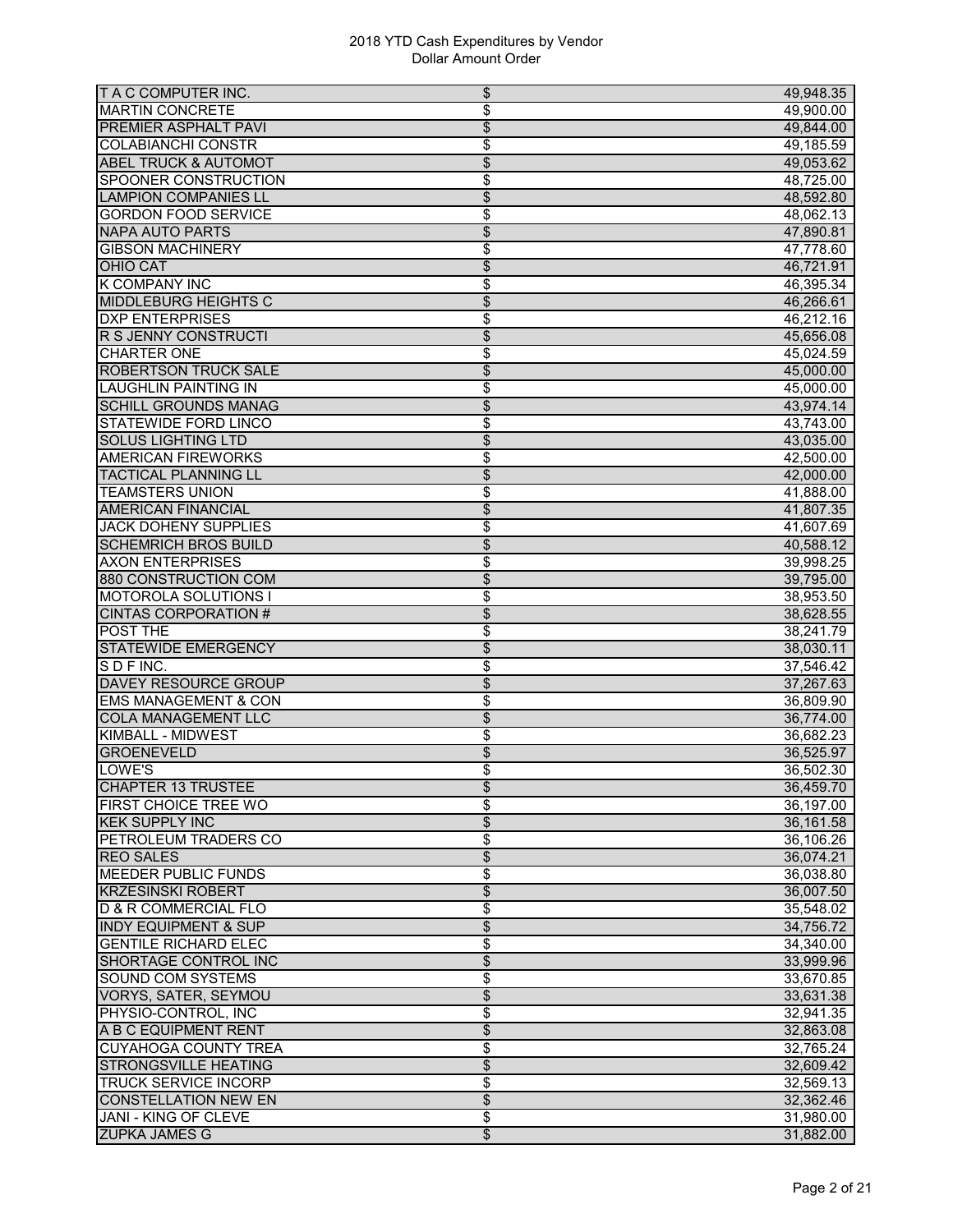| <b>BAKER VEHICLE SYSTEM</b>                              | \$<br>31,825.25                                 |
|----------------------------------------------------------|-------------------------------------------------|
| <b>ADVANCE OHIO MEDIA L</b>                              | $\overline{\mathcal{L}}$<br>31,448.27           |
| <b>CARTWRIGHT TREE SERV</b>                              | \$<br>31,000.00                                 |
| <b>EDWARDS LANDCLEARING</b>                              | \$<br>30,716.25                                 |
| <b>SUPERIOR COLLISION</b>                                | \$<br>30,625.00                                 |
| <b>TRAVELERS</b>                                         | \$<br>30,081.15                                 |
| <b>KRONOS SAASHR, INC</b>                                | \$<br>30,000.00                                 |
| <b>STAPLES ADVANTAGE</b>                                 | \$<br>29,987.10                                 |
| <b>HALL PUBLIC SAFETY C</b>                              | \$<br>29,980.52                                 |
| DAVEY TREE EXPERT CO                                     | $\overline{\$}$<br>29,180.00                    |
| AMAZON.COM LLC                                           | \$<br>28,762.86                                 |
| <b>THOMPSON JOSEPH</b>                                   | \$<br>28,450.00                                 |
| <b>TYLER TECHNOLOGIES I</b>                              | \$<br>28,188.03                                 |
| <b>VANCE'S LAW ENFORCEM</b>                              | \$<br>27,956.00                                 |
| <b>VALLEY FREIGHTLINER</b>                               | \$<br>27,813.19                                 |
| R E WARNER & ASSOC.                                      | $\frac{1}{2}$<br>27,628.00                      |
| <b>FRATERNAL ORDER OF P</b>                              | \$<br>27,424.32                                 |
| <b>ADVANTECH SERVICE &amp;</b>                           | \$<br>26,885.62                                 |
| W W WILLIAMS COMPANY                                     | \$<br>26,795.52                                 |
| <b>SUNPRO INC</b>                                        | $\overline{\mathcal{L}}$<br>26,193.75           |
| O P AQUATICS                                             | \$<br>25,975.51                                 |
| <b>RELMEC MECHANICAL LL</b>                              | \$<br>25,814.83                                 |
| ONE TIME PAY REC & S                                     | \$<br>25,476.22                                 |
| <b>INTERSTATE BATTERY O</b>                              | \$<br>25,131.47                                 |
| <b>TECHNOGYM USA</b>                                     | \$<br>24,998.31                                 |
| E J USA INC                                              | $\overline{\$}$<br>24,993.30                    |
| <b>MARRA SERVICES INC</b>                                | \$<br>24,600.00                                 |
| <b>J K L TOURS LLC</b>                                   | \$<br>24,469.00                                 |
| <b>LANDMARK LAWN &amp; GARD</b>                          | \$<br>24,065.82                                 |
| <b>TRANSYLVANIA MOVERS</b>                               | $\overline{\mathcal{L}}$<br>24,000.00           |
| SUTHERLAND SOLUTIONS                                     | \$<br>24,000.00                                 |
| <b>BRUNSWICK AUTO MART</b>                               | \$<br>23,931.09                                 |
| SOUTHEASTERN EQUIP                                       | \$<br>23,834.01                                 |
| <b>ZSCAPE LLC</b>                                        | \$<br>23,160.00                                 |
| C C C COFFEE SERVICE                                     | \$<br>23,061.75                                 |
| <b>BREWER-GARRETT CO</b>                                 | \$<br>23,046.68                                 |
| NORTHEAST LUBRICANTS                                     |                                                 |
| <b>RESIDEX LLC</b>                                       | \$<br>22,920.67<br>$\overline{\$}$              |
| <b>ACE A DIVISION OF ME</b>                              | 22,631.78<br>22,580.96                          |
| <b>AZTEC STEEL</b>                                       | \$                                              |
|                                                          | \$<br>22,467.82                                 |
| <b>HELMS ELECTRIC INC</b><br><b>KENNEDY TECHNOLOGY L</b> | 22,394.59<br>\$<br>\$                           |
|                                                          | 21,846.67                                       |
| <b>ENZO'S CLEANING SOLU</b>                              | \$<br>20,709.64                                 |
| UNITED WAY SERVICES                                      | $\overline{\$}$<br>20,660.80                    |
| <b>FIRE SAFETY SERVICES</b>                              | \$<br>20,655.00                                 |
| <b>WARREN FIRE EQUIPMEN</b>                              | $\overline{\$}$<br>20,479.91                    |
| <b>NATIONAL FIRST EQUIP</b>                              | \$<br>20,258.84                                 |
| NATIONAL OFFICE SERV                                     | $\overline{\mathcal{L}}$<br>20,250.99           |
| <b>LIBERTY AUTO GROUP L</b>                              | \$<br>20,075.92                                 |
| SOUTHWEST COUNCIL OF                                     | \$<br>20,000.00                                 |
| <b>MIKE BASS FORD INC</b>                                | \$<br>19,435.83                                 |
| <b>CATERPILLAR FINANCIA</b>                              | \$<br>19,376.12                                 |
| <b>BUCKEYE CLEANING CEN</b>                              | \$<br>19,328.06                                 |
| <b>PRO PLUMBING</b>                                      | \$<br>19,327.03                                 |
| LEFF ELECTRIC COMPAN                                     | \$<br>19,100.67                                 |
| <b>DUFF &amp; PHELPS</b>                                 | \$<br>18,800.00                                 |
| <b>PANDA PROMOTIONS</b>                                  | \$<br>18,734.92                                 |
| <b>MADDEN BROS INC</b>                                   | \$<br>18,655.00                                 |
| <b>PITNEY BOWES PURCHAS</b>                              |                                                 |
|                                                          | \$<br>18,553.57                                 |
| <b>BLUE RIBBON MEATS</b><br><b>ANIXTER INC</b>           | $\overline{\$}$<br>18,436.97<br>\$<br>18,392.52 |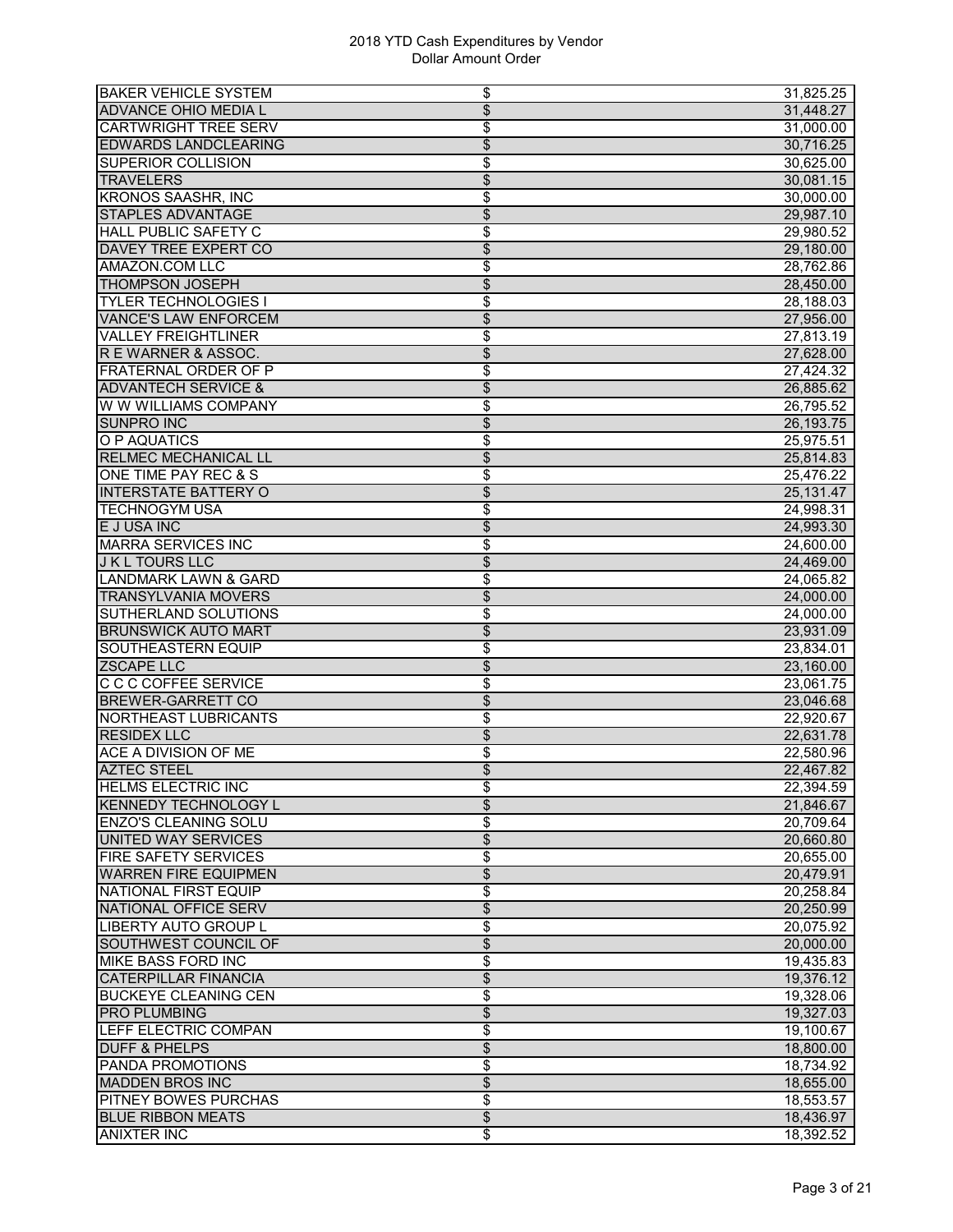| <b>NORTH ROYALTON POWER</b>     | \$                       | 18,348.50 |
|---------------------------------|--------------------------|-----------|
| <b>ADVANCED TURF SOLUTI</b>     | \$                       | 18,268.77 |
| <b>IRRIGATION PRO INC</b>       | \$                       | 18,200.00 |
| <b>STONEWALL UNIFORM</b>        | \$                       | 18,062.49 |
| <b>TEC ATHLETICS</b>            | \$                       | 17,750.00 |
| <b>FREMONT AUTO PARTS</b>       | \$                       | 17,736.48 |
| <b>CDW GOVERNMENT</b>           | $\overline{\mathcal{L}}$ | 17,720.32 |
| <b>HILLYARD INC</b>             | \$                       | 17,291.16 |
| <b>STRYKER EMS EQUIPMEN</b>     | $\overline{\$}$          | 17,230.98 |
| <b>RUSTY OAK NURSERY LT</b>     | \$                       | 17,043.20 |
| <b>ADVIZEX TECHNOLOGIES</b>     | \$                       | 16,965.00 |
| <b>GREAT LAKES CONSTRUC</b>     | \$                       | 16,900.00 |
| <b>AVALON FOODSERVICE I</b>     | \$                       | 16,739.72 |
| <b>LIBERTY EQUIPMENT &amp;</b>  | \$                       | 16,698.85 |
| P M GRAPHICS                    | $\overline{\$}$          | 16,468.56 |
| <b>ACTION DOOR SERVICE</b>      | \$                       | 16,086.22 |
| <b>HOME DEPOT</b>               | \$                       | 15,600.77 |
| 925 OFFICE OUTFITTER            |                          | 15,569.30 |
|                                 | \$                       |           |
| <b>CUTTING EDGE COUNTER</b>     | $\overline{\mathcal{L}}$ | 15,454.90 |
| <b>BOB HUGHES INC</b>           | \$                       | 15,379.50 |
| <b>ROCK BOTTOM LAWN &amp; L</b> | \$                       | 15,310.00 |
| OHIO EDISON                     | \$                       | 15,246.30 |
| ZASHIN & RICH CO LPA            | $\overline{\$}$          | 15,221.40 |
| <b>DISCOUNT DRAINAGE SU</b>     | \$                       | 14,489.25 |
| NATURES OWN SOURCE L            | \$                       | 14,430.81 |
| <b>ALPHAGRAPHICS</b>            | \$                       | 14,427.15 |
| <b>MYGOV LLC</b>                | \$                       | 14,400.00 |
| <b>LEXIPOL LLC</b>              | \$                       | 14,347.00 |
| <b>T C ARCHITECTS</b>           | \$                       | 14,230.31 |
| <b>D&amp;D LOCK SERVICE</b>     | \$                       | 14,075.00 |
| <b>NAPA OHIO INC</b>            | $\overline{\$}$          | 14,049.97 |
| <b>SANSON COMPANY</b>           | \$                       | 13,900.65 |
| <b>EASTLAND TRUCKING</b>        | \$                       | 13,605.27 |
| <b>GRAINGER INC</b>             | \$                       | 13,544.35 |
| <b>BOVE JOSEPH JAMES</b>        | \$                       | 13,515.00 |
| <b>PRAXAIR DISTRIBUTION</b>     | \$                       | 13,503.62 |
| <b>MACK INDUSTRIES INC</b>      | \$                       | 13,373.00 |
| <b>POSTMASTER</b>               | \$                       | 13,224.43 |
| <b>COMPMANAGEMENT</b>           | \$                       | 13,195.00 |
| <b>VIP ELECTRIC COMPA</b>       | \$                       | 13,046.00 |
| <b>CORE &amp; MAIN LP</b>       | \$                       | 13,016.86 |
| <b>SMITH AARON</b>              | \$                       | 13,007.23 |
| <b>RECORDS IMAGING SERV</b>     | $\overline{\$}$          | 12,867.06 |
| <b>INTERSTATE SAFETY &amp;</b>  | \$                       | 12,806.00 |
| <b>SQUIRE PATTON BOGGS</b>      | $\overline{\$}$          | 12,700.00 |
| <b>COMPENSATION ANALYSI</b>     | \$                       | 12,500.00 |
| <b>EXCEL FLUID GROUP</b>        | $\overline{\mathcal{L}}$ | 12,451.00 |
| UNIVERSITY HOSPITALS            | \$                       | 12,370.00 |
|                                 |                          |           |
| <b>SOUTH SHORE CABLE</b>        | \$                       | 12,320.58 |
| <b>EXCELL ALISE</b>             | \$                       | 12,276.45 |
| <b>BRUNSWICK AUTO &amp; TRU</b> | $\overline{\$}$          | 12,140.36 |
| <b>MAS FINANCIAL ADVISO</b>     | \$                       | 12,000.00 |
| <b>HZW ENVIRONMENTAL</b>        | \$                       | 11,663.00 |
| <b>CLEVELAND RESTORATIO</b>     | \$                       | 11,571.00 |
| <b>PREMIER TRUCK PARTS</b>      | \$                       | 11,455.12 |
| <b>W B MASON CO INC</b>         | \$                       | 11,346.83 |
| PEARL ROAD AUTO WASH            | $\overline{\mathcal{L}}$ | 11,339.16 |
| YORK ROAD AUTOMOTIVE            | \$                       | 10,996.10 |
| <b>BEST BUY BUSINESS AD</b>     | $\overline{\$}$          | 10,988.31 |
| <b>M S C INDUSTRIAL SUP</b>     | \$                       | 10,974.23 |
| E & E FARMS INC                 | $\overline{\mathcal{E}}$ | 10,844.00 |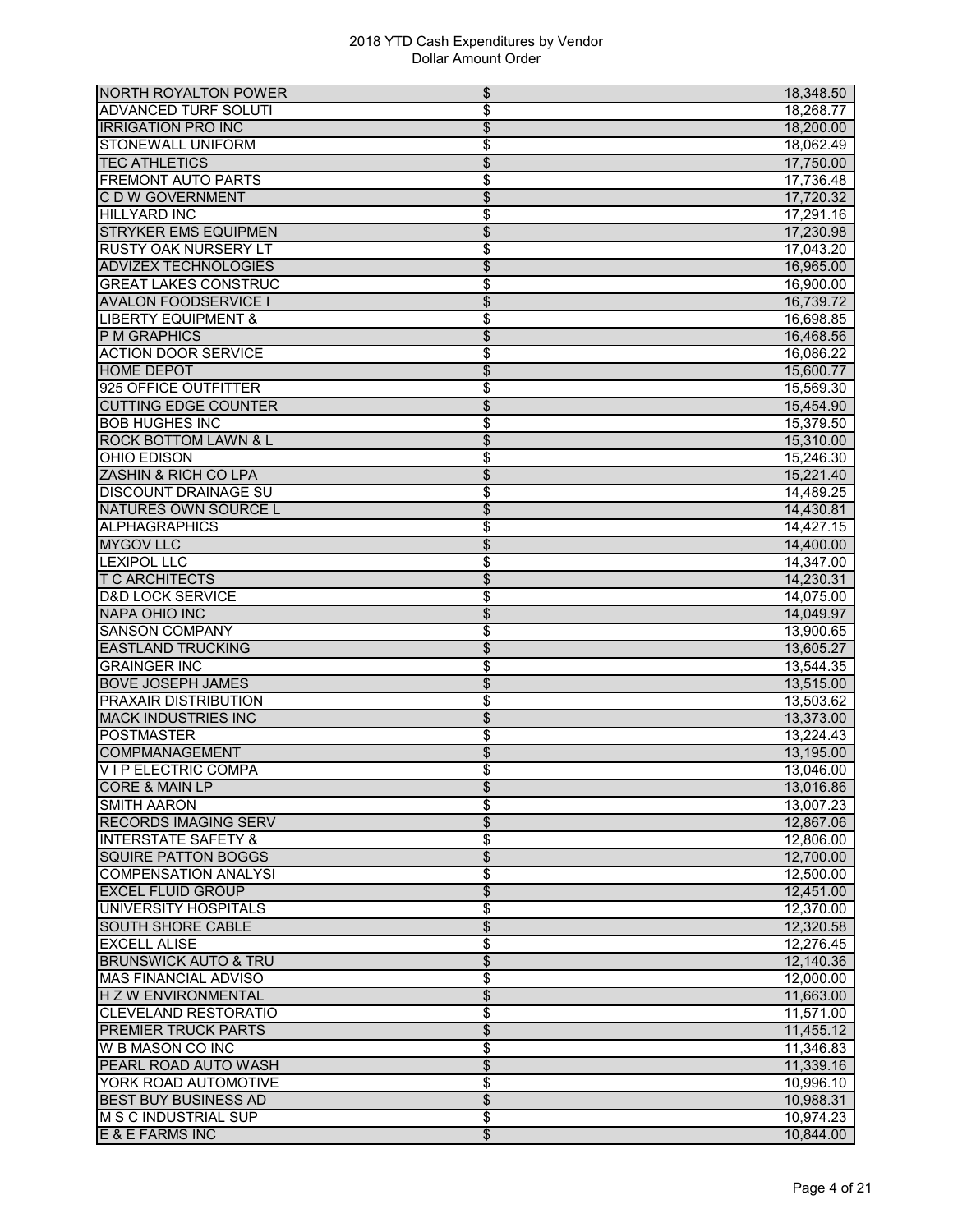| <b>GPSTRACKIT.COM</b>           | \$                       | 10,843.48 |
|---------------------------------|--------------------------|-----------|
| <b>ALTERNATIVE HEALTH S</b>     | $\overline{\mathcal{L}}$ | 10,797.00 |
| <b>GLOBAL SOFTBALL LEAG</b>     | \$                       | 10,720.00 |
| <b>EMERGENCY REPORTING</b>      | \$                       | 10,618.00 |
| <b>WEST PAYMENT CENTER</b>      | \$                       | 10,567.73 |
| <b>MCHUTCHISON INC</b>          | \$                       | 10,563.00 |
| <b>BOUND TREE MEDICAL L</b>     | \$                       | 10,460.34 |
| <b>AC ZAK DISTRIBUTORS</b>      | \$                       | 10,433.68 |
| WEBER JOSEPH L.                 | \$                       | 10,400.00 |
| <b>FENCE COMPANY CLEVEL</b>     | \$                       | 10,381.00 |
| <b>MARIA GARDENS, INC</b>       | \$                       | 10,368.82 |
| <b>PATH MASTER INC</b>          | \$                       | 10,315.50 |
| <b>WOW! BUSINESS</b>            | \$                       | 9,983.88  |
| A B C FIRE INC                  | \$                       | 9,862.75  |
| <b>CLEVELAND TRAILER SA</b>     | \$                       | 9,784.00  |
| <b>EUTHENICS INC</b>            | \$                       | 9,648.00  |
| <b>CENTRAL FARM &amp; GARDE</b> | \$                       | 9,631.52  |
| <b>BEARING &amp; DRIVE SYST</b> | \$                       | 9,575.00  |
| <b>MPH INDUSTRIES INC</b>       | \$                       | 9,544.86  |
| <b>83 CONSTRUCTION LLC</b>      | $\overline{\mathcal{S}}$ | 9,497.00  |
| <b>CERTAPRO OF WESTLAKE</b>     | \$                       | 9,467.64  |
| SHUTTLER'S UNIFORM,             | \$                       | 9,429.42  |
| <b>ORINKO JENNIFER</b>          | \$                       | 9,364.25  |
| RUSSELL FLOORING CO.            | \$                       | 9,315.00  |
| <b>MUI CONSTRUCTION LLC</b>     | \$                       | 9,296.50  |
| E & L HEATING & AIR             | $\overline{\$}$          | 9,280.24  |
| <b>STRONGSVILLE EXCAVAT</b>     | \$                       | 9,250.00  |
| <b>SUNBELT RENTALS</b>          | \$                       | 9,220.89  |
| <b>SAGAMORE COMPANIES</b>       | \$                       | 9,130.00  |
| OHIO FIRE CHIEF'S AS            | $\overline{\mathcal{L}}$ | 9,080.00  |
| <b>GROUND PENETRATING R</b>     | \$                       | 9,000.00  |
| <b>GREAT DAY TOURS</b>          | \$                       | 8,972.98  |
| MOSCARINO LANDSCAP              | \$                       | 8,904.28  |
| <b>CLEVELAND CAVALIERS</b>      | \$                       | 8,858.00  |
| <b>R &amp; D JOINT VENTURES</b> | \$                       | 8,850.00  |
| <b>C B GRAPHICS LLC</b>         | \$                       | 8,805.00  |
| <b>GABLE ELEVATOR &amp; LIF</b> | \$                       | 8,767.82  |
| <b>IMAGE LINE DESIGN IN</b>     | $\overline{\$}$          | 8,648.00  |
| <b>QUALITY TROPHIES &amp; A</b> | \$                       | 8,599.70  |
| <b>PITNEY BOWES GLOBAL</b>      | \$                       | 8,504.52  |
| <b>AMERICAN FIRE-SORGI</b>      | \$                       | 8,500.00  |
| <b>LAW ENFORCEMENT FOUN</b>     | \$                       | 8,475.00  |
| <b>SIPKA JULIE K</b>            | \$                       | 8,440.00  |
| ONE TIME PAY MISC RE            | $\overline{\$}$          | 8,305.36  |
| <b>NORTH BRANCH NURSERY</b>     | \$                       | 8,276.00  |
| CLEVELAND CLINIC FOU            | \$                       | 8,158.50  |
| <b>M TECH COMPANY</b>           | \$                       | 8,143.35  |
| <b>CUSTOM COLOR AND COL</b>     | \$                       | 8,139.40  |
| <b>GHATECHNOLOGIES</b>          | \$                       | 8,062.00  |
| UTILITY TRUCK EQUIPM            | \$                       | 8,011.70  |
| GEO-SCI, INC.                   | \$                       | 8,000.00  |
| <b>HOFMANN - METZKER IN</b>     | \$                       | 8,000.00  |
| <b>SELECT FIRE TRAINING</b>     | \$                       | 7,924.50  |
| <b>MICRO CENTER</b>             | \$                       | 7,897.83  |
| <b>CINCINNATI FLOOR</b>         | \$                       | 7,835.00  |
| <b>MAIBACH TRACTOR LLC</b>      | \$                       | 7,790.00  |
| <b>TIME WARNER CABLE</b>        | \$                       | 7,749.55  |
| NOACA                           | \$                       | 7,734.00  |
| <b>STRONGSVILLE MINI ST</b>     | \$                       | 7,722.00  |
| <b>OSBURN ASSOCIATES IN</b>     | $\overline{\$}$          | 7,713.96  |
| <b>PLAYHOUSE SQUARE</b>         | \$                       | 7,680.00  |
|                                 |                          |           |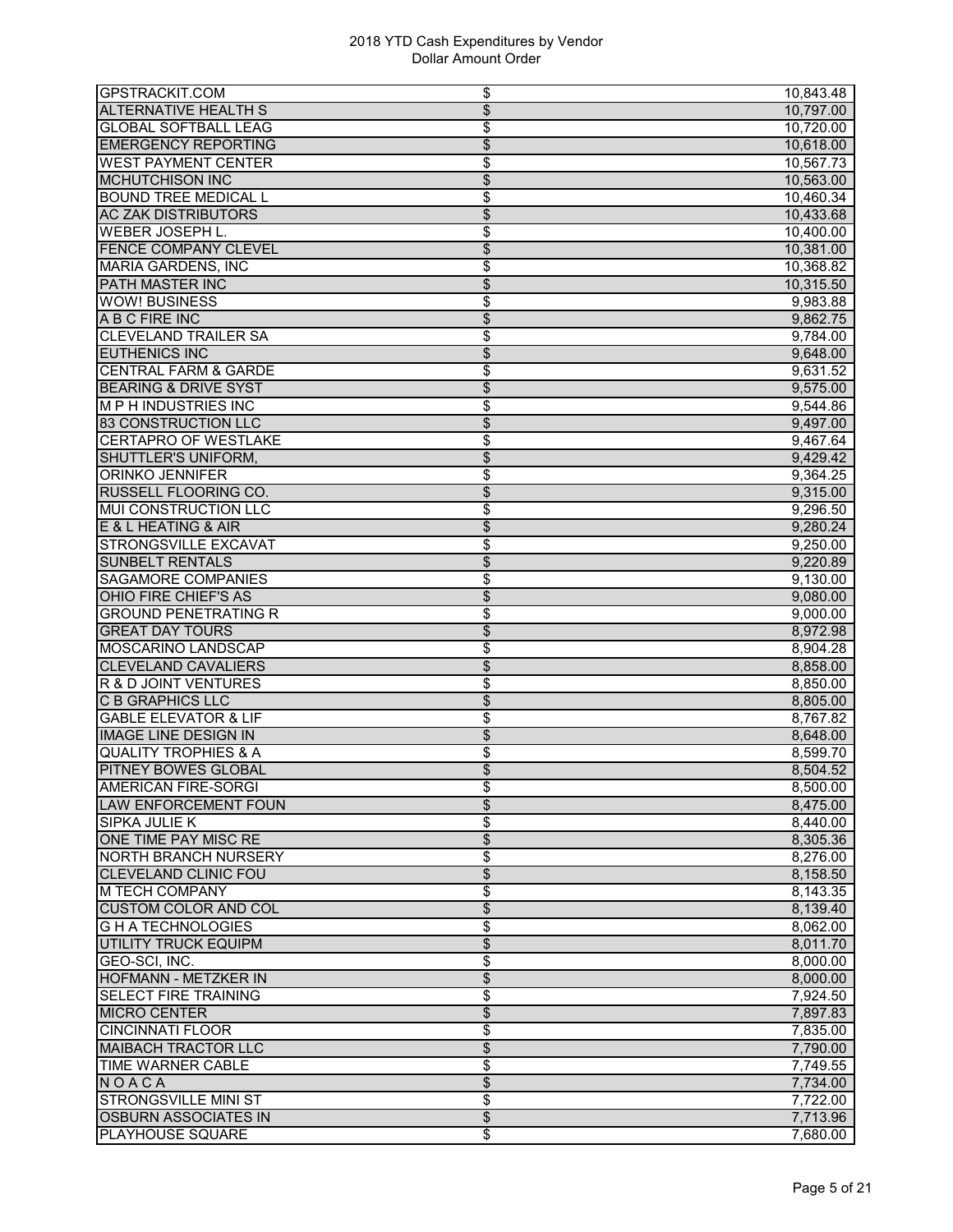| <b>RECREONICS INC</b>           | \$<br>7,664.26                       |
|---------------------------------|--------------------------------------|
| US DEPARTMENT OF EDU            | \$<br>7,600.02                       |
| <b>MICHAUD'S INC</b>            | $\overline{\$}$<br>7,533.20          |
| <b>STERLING DISTRIBUTIO</b>     | \$<br>7,502.02                       |
| <b>CHEMSAFE INTERNATION</b>     | $\overline{\mathcal{L}}$<br>7,492.93 |
| <b>CAR PARTS WAREHOUSE</b>      | \$<br>7,477.54                       |
| <b>CONTECH ENGINEER SOL</b>     | \$<br>7,362.50                       |
| <b>BIOMETRIC INFORMATIO</b>     | \$<br>7,300.00                       |
| <b>DISTILLATA</b>               | \$<br>7,276.95                       |
| <b>DRANE WALTER H</b>           | \$<br>7,240.59                       |
| <b>CARAHSOFT TECHNOLOGY</b>     | \$<br>7,239.56                       |
| <b>STANDARD WELDING &amp; S</b> | \$<br>7,219.34                       |
| <b>MILLER &amp; COMPANY</b>     | \$<br>7,060.00                       |
| POLEN IMPLEMENT                 | \$<br>7,050.07                       |
| <b>JOSHEN PAPER AND PAC</b>     | \$<br>6,971.91                       |
| <b>GAME TIME</b>                | \$<br>6,900.00                       |
| <b>CRAWFORD, MURPHY &amp; T</b> | $\overline{\$}$<br>6,843.00          |
| <b>CLEVELAND INDIANS</b>        | \$<br>6,834.00                       |
| <b>HOLIDAY DESIGNS INC</b>      | \$<br>6,773.92                       |
| <b>TRUE VALUE HARDWARE</b>      | \$<br>6,679.37                       |
| <b>ENVIRONMENTAL SYSTEM</b>     | \$<br>6,650.00                       |
| <b>MACK'S INC</b>               | \$<br>6,574.70                       |
| <b>TURNER ARCHITECTS</b>        | $\overline{\$}$<br>6,525.00          |
| <b>EMSAR MEDICAL REPAIR</b>     | \$<br>6,473.13                       |
| N P I AUDIO VISUAL              | \$<br>6,440.00                       |
| <b>SUBCARRIER COMMUNICA</b>     | \$<br>6,406.57                       |
| W J BOLT & NUT SALES            | \$<br>6,386.00                       |
| OHIO MUNICIPAL LEAGU            | \$<br>6,320.00                       |
| <b>LAWHON &amp; ASSOCIATES</b>  | \$<br>6,239.60                       |
| UNIQUE PAVING MATERI            | \$<br>6,211.15                       |
| <b>F D I GLOBAL LLC</b>         | $\overline{\$}$<br>6,200.00          |
| ORLANDO BAKING COMPA            | \$<br>6,157.31                       |
| <b>FINLEY FIRE EQUIPMEN</b>     | \$<br>6,075.66                       |
| <b>IHEART MEDIA</b>             | \$<br>6,000.00                       |
| <b>FELTOON ARNOLD J</b>         | \$<br>6,000.00                       |
| YOELZADEH YOEL                  | \$<br>5,984.00                       |
| <b>CUYAHOGA COUNTY MAYO</b>     | \$<br>5,950.04                       |
| OHIO STREAM PRESERVA            | \$<br>5,909.88                       |
| <b>ARTISTIC CARPET WARE</b>     | \$<br>5,895.00                       |
| <b>BARNES LABORATORIES</b>      | \$<br>5,893.01                       |
| <b>CLEVELAND INDUSTRIAL</b>     | \$<br>5,886.91                       |
| A P C O INTERNATIONA            | \$<br>5,864.51                       |
| <b>FASTENAL COMPANY</b>         | \$<br>5,822.74                       |
| <b>CUYAHOGA COUNTY BOAR</b>     | \$<br>5,808.00                       |
| <b>STRONGSVILLE CITY OF</b>     | \$<br>$\overline{5,749.41}$          |
| <b>C &amp; S SOLUTIONS INC</b>  | \$<br>5,662.95                       |
| <b>AMERICAN MESSAGING</b>       | \$<br>5,630.10                       |
| <b>CAMPBELL MICHAEL</b>         | \$<br>5,626.45                       |
| <b>CLIFF MURPHY FLAGS</b>       | \$<br>5,598.34                       |
| <b>H2FLOW CONTROLS</b>          | \$<br>5,554.38                       |
| <b>COSTCO WHOLESALE</b>         | $\overline{\$}$<br>5,529.75          |
| <b>CUYAHOGA SOIL &amp; WATE</b> | \$<br>5,500.00                       |
| <b>DARICE</b>                   | $\overline{\$}$<br>5,451.13          |
| <b>AMERICAN BANKERS INS</b>     | \$<br>5,418.00                       |
| <b>3M COMPANY</b>               | \$<br>5,394.35                       |
| <b>NIDA DEAN</b>                | \$<br>5,370.02                       |
| <b>CAMERON-ALLIE DEVEL</b>      | $\overline{\mathcal{L}}$<br>5,334.23 |
| <b>CQ PRINTING</b>              | \$<br>5,264.87                       |
| <b>CREATIVE PRODUCT SOU</b>     | \$<br>5,254.65                       |
| <b>TRUSTWAVE</b>                | \$<br>5,250.00                       |
| <b>STRONGSVILLE SWIM LE</b>     | $\overline{\mathcal{E}}$<br>5,228.00 |
|                                 |                                      |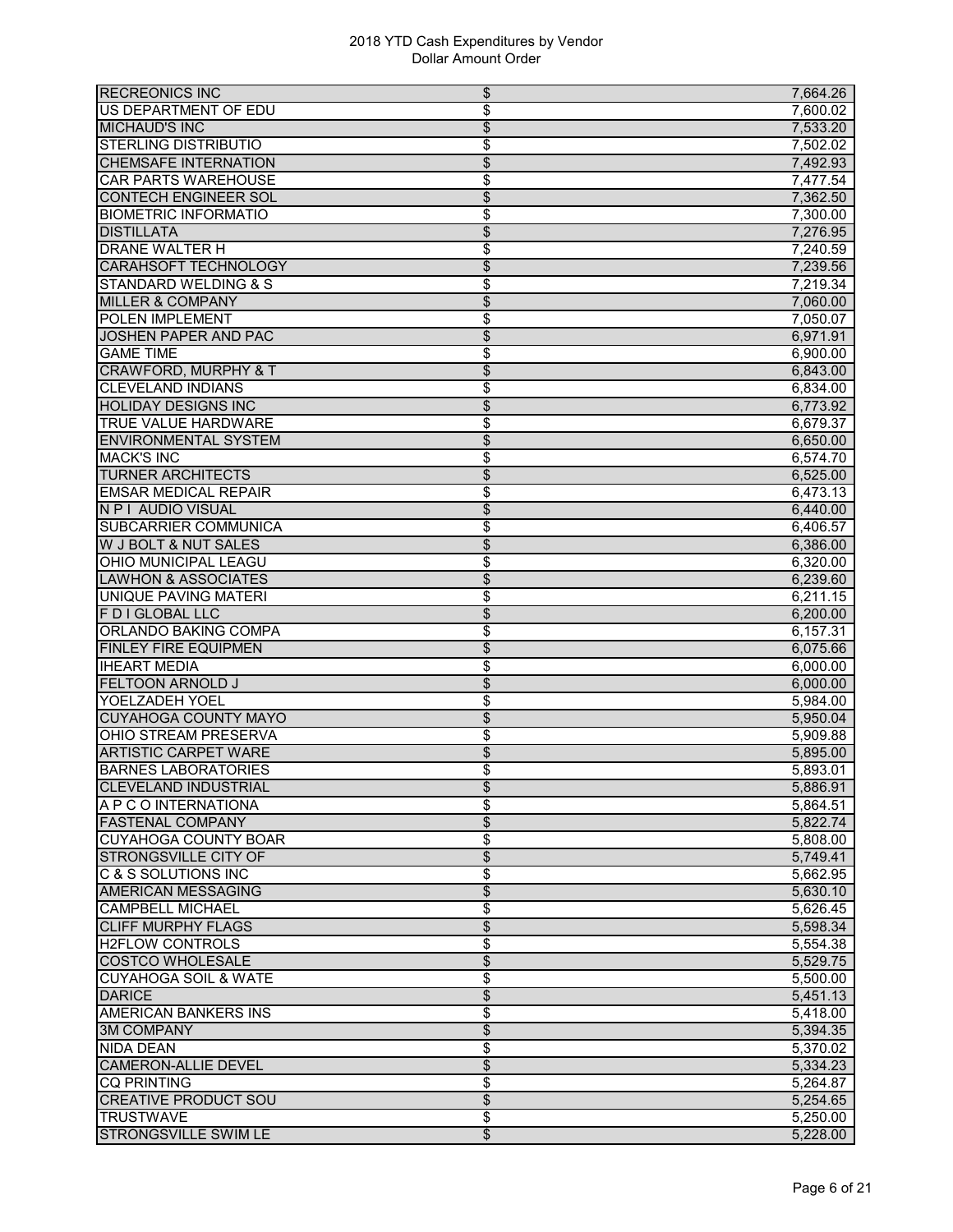| <b>B &amp; H PHOTO &amp; ELECTR</b>              | \$<br>5,225.88                       |
|--------------------------------------------------|--------------------------------------|
| <b>ROSZAK JUDI</b>                               | \$<br>5,208.40                       |
| <b>MY S CONSTRUCTION &amp;</b>                   | \$<br>5,197.50                       |
| OHIO PEACE OFFICER T                             | \$<br>5,110.00                       |
| OHIO DEPARTMENT OF TAXATION                      | \$<br>5,101.83                       |
| <b>MEDINA TENT COMPANY</b>                       | \$<br>5,053.75                       |
| <b>KNOWLES MUNICIPAL FO</b>                      | \$<br>5,000.00                       |
| <b>GUIDE STUDIO</b>                              | \$<br>5,000.00                       |
| <b>BUREAU VERITAS NORTH</b>                      | \$<br>5,000.00                       |
| <b>CHRISTMAS DONE BRIGH</b>                      | $\overline{\$}$<br>4,996.75          |
| <b>PIONEER MANUFACTURIN</b>                      | \$<br>4,946.00                       |
| OHIO DEPT OF JOB & F                             | \$<br>4,941.14                       |
| <b>DESIGN FITNESS</b>                            | \$<br>4,885.00                       |
| <b>BLACK BOX NETWORK SE</b>                      | \$<br>4,878.99                       |
| <b>WALMART COMMUNITY GE</b>                      | \$<br>4,872.49                       |
|                                                  |                                      |
| <b>FITTS LISA</b>                                | \$<br>4,850.00                       |
| <b>NEWPORT CHEMICAL &amp; E</b>                  | \$<br>4,807.51                       |
| <b>WALTER KELLIE</b>                             | \$<br>4,800.00                       |
| <b>FORNTIN IRONWORKS</b>                         | \$<br>4,800.00                       |
| <b>PRADCO</b>                                    | \$<br>4,790.00                       |
| <b>SIXMO INC</b>                                 | \$<br>4,772.50                       |
| <b>NEALE CALLIE</b>                              | \$<br>4,770.00                       |
| <b>NEXT DAY SIGNS &amp; GRA</b>                  | \$<br>4,753.80                       |
| <b>SUPERIOR ELECTRIC SU</b>                      | $\overline{\$}$<br>4,750.98          |
| <b>MURPHY TRACTOR &amp; EQU</b>                  | \$<br>4,726.73                       |
| <b>RICH'S TOWING &amp; SERV</b>                  | \$<br>4,725.00                       |
| <b>HART SHEILA</b>                               | \$<br>4.649.40                       |
| A. J. GATES COMPANY                              | \$<br>4,641.92                       |
| <b>KELLEY SHAMUS</b>                             | \$<br>4,610.59                       |
| <b>BALDWIN GROUP INC</b>                         | \$<br>4,590.00                       |
| <b>SOUTHPARK MALL LLC</b>                        | \$<br>4,530.00                       |
| C TRAC DIRECT                                    | \$<br>4,503.25                       |
| <b>HOBART SERVICE</b>                            | \$<br>4.503.11                       |
| <b>ADDO SOLUTIONS</b>                            | \$<br>4,500.00                       |
| R D T CONCEPTS                                   | \$<br>4,484.00                       |
| <b>VERITIV OPERATING CO</b>                      | \$<br>4,411.80                       |
| <b>SPARROW LEE</b>                               | \$<br>4,406.00                       |
| <b>WALD &amp; FISHER INC MG</b>                  | $\overline{\mathcal{L}}$<br>4,398.65 |
| <b>GREATER CLEVELAND PA</b>                      | \$<br>4,395.00                       |
| <b>UNITED RENTALS</b>                            | \$<br>4,376.52                       |
| <b>IRONHAWK INDUSTRIAL</b>                       | 4,367.54<br>\$                       |
| <b>AMERICAN RED CROSS</b>                        | \$<br>4,349.20                       |
| <b>OCCUPATIONAL HEALTH</b>                       | \$<br>4,348.50                       |
| <b>ALL CONSTRUCTION SER</b>                      | $\overline{\$}$<br>4,160.00          |
|                                                  |                                      |
| <b>BUMBALIS ANTHONY</b><br><b>KIRBY MARY LEA</b> | \$<br>4,160.00                       |
|                                                  | \$<br>4,150.00                       |
| <b>TRACKER SOFTWARE COR</b>                      | \$<br>4,130.00                       |
| <b>KRUEGER INTERNATIONA</b>                      | \$<br>4,122.00                       |
| <b>CENTURY EQUIPMENT</b>                         | \$<br>4.047.29                       |
| <b>ARIS COMPANY</b>                              | \$<br>4,022.60                       |
| <b>COUNTRYSIDE INC</b>                           | \$<br>4.020.00                       |
| TRICO OXYGEN CO. INC                             | \$<br>4,011.50                       |
| <b>WESTFIELD FLOOD INSU</b>                      | \$<br>4,002.00                       |
| C V S/PHARMACY #4300                             | \$<br>3,962.22                       |
| <b>PAWLOWSKI MARISA</b>                          | \$<br>3,940.00                       |
| RAD AIR SERVICE CENT                             | \$<br>3,916.25                       |
| MATTY, HENRIKSON & G                             | \$<br>3,859.00                       |
| <b>BURROWS RYAN</b>                              | \$<br>3,851.00                       |
| OHIO ASSOC OF CHIEFS                             | \$<br>3,835.00                       |
| <b>M.C. DJ SERVICES INC</b>                      | $\overline{\$}$<br>3,825.00          |
| <b>GEYER PAINTING INC</b>                        | \$<br>3,800.00                       |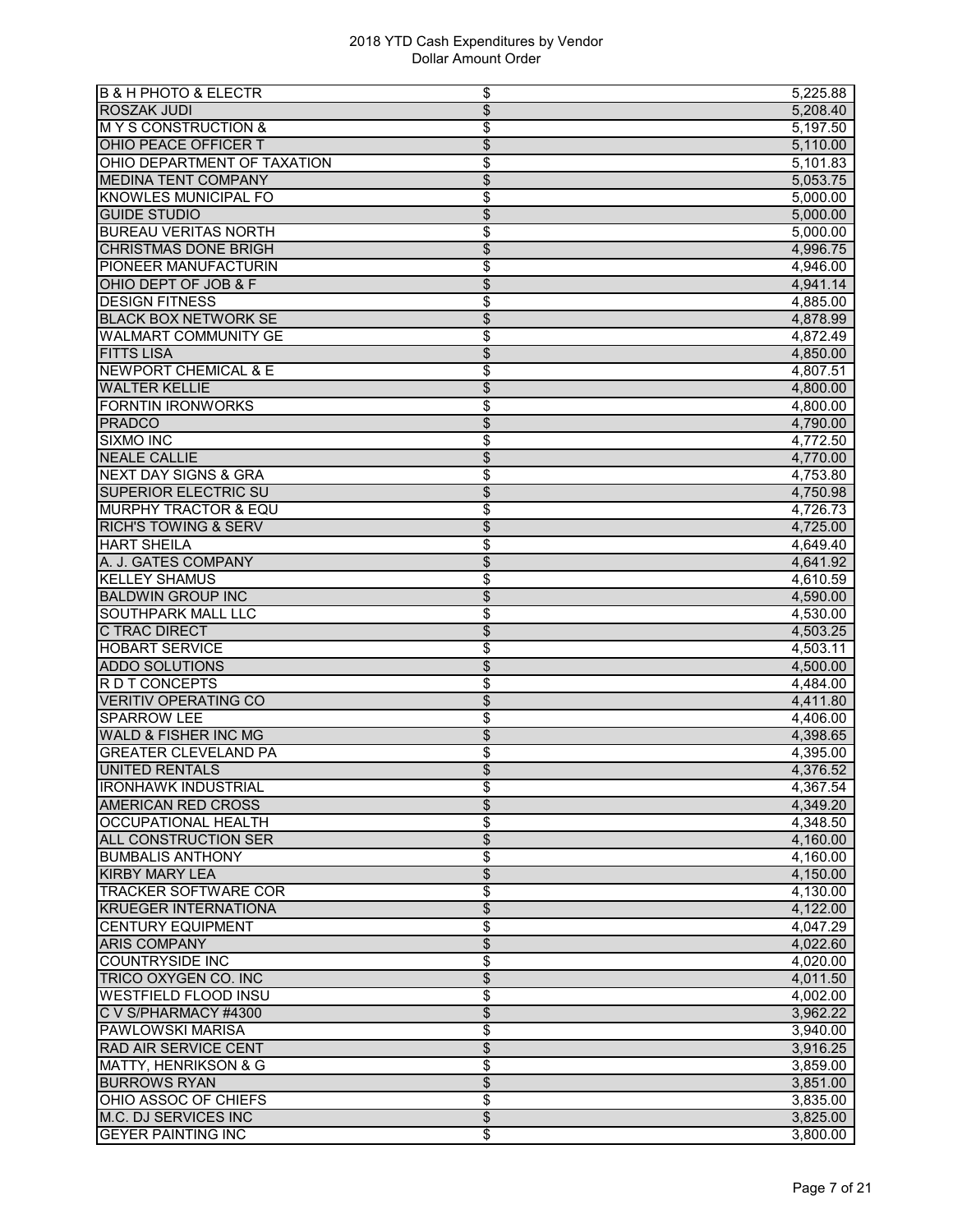| PETITTI GARDEN CENTE                                   | \$<br>3,784.86                       |
|--------------------------------------------------------|--------------------------------------|
| <b>GINA'S PIZZERIA</b>                                 | \$<br>3,775.70                       |
| <b>SERENA SAFETY LLC</b>                               | \$<br>3,774.99                       |
| A D STARR                                              | \$<br>3,761.99                       |
| <b>ZEP MANUFACTURING CO</b>                            | \$<br>3,752.61                       |
| <b>MASCON EQUIPMENT AND</b>                            | \$<br>3,684.05                       |
| <b>CONTINUED CARE</b>                                  | \$<br>3,661.28                       |
| MAGUIRE PHILIP J.                                      | \$<br>3,652.00                       |
| O R COLAN ASSOCIATES                                   | $\overline{\mathcal{L}}$<br>3,602.00 |
| <b>KITCHEN WORKS</b>                                   | \$<br>3,601.00                       |
| <b>T &amp; K TREE SERVICE L</b>                        | \$<br>3,600.00                       |
| <b>TV TRUCKING INC</b>                                 | \$<br>3,556.52                       |
| <b>GENERAL PEST</b>                                    | \$<br>3,536.00                       |
| <b>VORST PAVING</b>                                    | \$<br>3,500.00                       |
| A & S CYCLE                                            | \$<br>3,498.83                       |
|                                                        |                                      |
| <b>DLT SOLUTIONS LLC</b><br><b>AUTHENTIC PIZZA LLC</b> | \$<br>3,483.90                       |
|                                                        | \$<br>3,449.88                       |
| <b>RAL COMMUNICATIONS C</b>                            | \$<br>3,381.20                       |
| PEAK SOFTWARE SYSTEM                                   | \$<br>3,378.46                       |
| YSSINC.                                                | \$<br>3,368.00                       |
| <b>RAMSEY &amp; ASSOCIATES</b>                         | \$<br>3,313.60                       |
| <b>HUNTER CLARISE</b>                                  | \$<br>3,300.00                       |
| <b>JUMP START SPORTS</b>                               | $\overline{\$}$<br>3,297.00          |
| S & S WORLDWIDE INC                                    | \$<br>3,290.22                       |
| <b>SANCHEZ JORGE</b>                                   | \$<br>3,263.00                       |
| <b>KLYN NURSERIES INC</b>                              | \$<br>3,262.00                       |
| <b>RUDIS TRIHEX ATHLET</b>                             | \$<br>3,250.00                       |
| <b>SEMS DAVID</b>                                      | \$<br>3,249.36                       |
| <b>STRONGSVILLE SPIRIT</b>                             | \$<br>3,197.86                       |
| <b>OSCAR BRUGMANN SAND</b>                             | \$<br>3,193.12                       |
| <b>ESO SOLUTIONS</b>                                   | $\overline{\$}$<br>3,173.29          |
| <b>SMITH TED</b>                                       | \$<br>3,162.00                       |
| <b>SUMMIT PSYCHOLOGICAL</b>                            | \$<br>3,160.00                       |
| <b>CLEVELAND MACK SALES</b>                            | \$<br>3,143.98                       |
| <b>BENANDER GAMES</b>                                  | \$<br>3,120.50                       |
| <b>PERRY PROTECH/DIGITA</b>                            | \$<br>3,115.00                       |
| POTTER OVERHEAD DOOR                                   | \$<br>3,076.75                       |
| <b>ARBITER PAY TRUST AC</b>                            | \$<br>3,060.60                       |
| <b>EMSCO</b>                                           | \$<br>3,051.35                       |
| MCCARTHY, LEBIT, CRY                                   | \$<br>3,035.00                       |
| <b>IPSWITCH INC</b>                                    | 3,023.63<br>\$                       |
| <b>CLARK &amp; ASSOCIATES</b>                          | \$<br>3,004.00                       |
| <b>SITE LOCATION PARTNE</b>                            | \$<br>3,000.00                       |
| <b>CROSSFIT, INC</b>                                   | \$<br>3,000.00                       |
| <b>FIRE FORCE INC</b>                                  | $\overline{\$}$<br>2,996.00          |
| <b>MORNING JOURNAL</b>                                 |                                      |
| <b>MACK CONCRETE INC</b>                               | \$<br>2,969.30<br>\$<br>2,947.00     |
| <b>DIAMOND CONSTRUCTION</b>                            |                                      |
|                                                        | \$<br>2,880.00                       |
| <b>MERRITT COMMUNICATIO</b>                            | \$<br>2,851.81                       |
| <b>SPRING MIST FARMS LL</b>                            | \$<br>2,835.00                       |
| <b>SAM CARBIS SOLUTIONS</b>                            | $\overline{\$}$<br>2,831.44          |
| <b>MISTRAS GROUP</b>                                   | \$<br>2,824.00                       |
| <b>SERVICE STATION EQUI</b>                            | \$<br>2,794.95                       |
| <b>STATE INDUSTRIAL PRO</b>                            | \$<br>2,790.56                       |
| <b>SERPENTINI CHEVROLET</b>                            | \$<br>2,770.87                       |
| <b>CORDELL JOHN</b>                                    | \$<br>2,755.00                       |
| <b>GREENLEAF GROUP</b>                                 | \$<br>2,746.00                       |
| <b>GREEN ANDREW</b>                                    | \$<br>2,727.00                       |
| <b>SHERWIN WILLIAMS</b>                                | $\overline{\$}$<br>2,725.93          |
| <b>WOLFF BROS. SUPPLY I</b>                            | \$<br>2,720.74                       |
| <b>INNOVATIVE SOLUTIONS</b>                            | \$<br>2,664.00                       |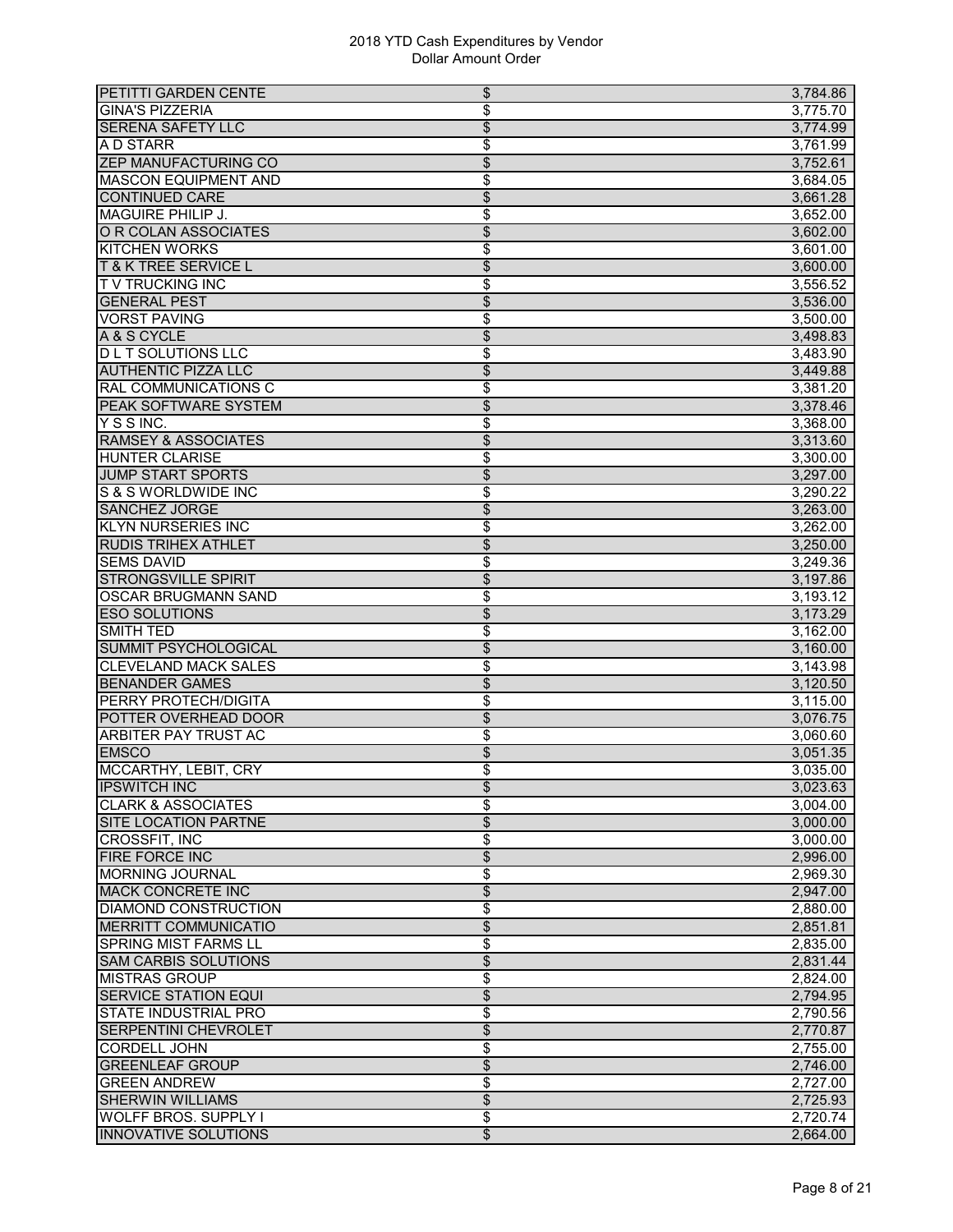| <b>HOWELL RESCUE SYSTEM</b>     | 2,663.70<br>\$                       |
|---------------------------------|--------------------------------------|
| <b>JESUIT RETREAT HOUSE</b>     | \$<br>2,640.00                       |
| <b>DALY REFRIGERATION C</b>     | \$<br>2,603.30                       |
| <b>J &amp; M CONCRETE</b>       | \$<br>2,600.00                       |
| <b>WEBER CASSANDRA</b>          | \$<br>2.580.00                       |
| <b>EDINGTON DANCE, LLC</b>      | \$<br>2,580.00                       |
| <b>ALCOPRO INC</b>              | \$<br>2,543.00                       |
| <b>RICHTER JOANN</b>            | \$<br>2,529.20                       |
| <b>STANTEC CONSULTING M</b>     | \$<br>2,509.95                       |
| <b>RISK CONTROL 360 LLC</b>     | \$<br>2,504.00                       |
| <b>KOSAR BERNARD</b>            | \$<br>2,500.00                       |
| <b>HARBOR FREIGHT TOOLS</b>     | \$<br>2,494.95                       |
| <b>STRONGSVILLE DQ GRIL</b>     | \$<br>2,490.16                       |
| <b>MIDWEST SCIENTIFIC I</b>     | \$<br>2,450.00                       |
| <b>TRI-S CONTROLS INC</b>       | \$<br>2,448.25                       |
| <b>STRONGSVILLE LACROSS</b>     | \$<br>2,439.50                       |
| <b>AQUA POOLS INC</b>           | \$<br>2,434.27                       |
| <b>CEBULA CRISTEN L.</b>        | \$<br>2,425.00                       |
| <b>W L EXCAVATING</b>           | \$<br>2,400.00                       |
| <b>VIMEO INC</b>                | \$<br>2,388.00                       |
| <b>PEPSI-COLA</b>               | \$<br>2,384.96                       |
| A M LEONARD INC.                | $\overline{\$}$<br>2.384.96          |
| <b>CENTER TOWING INC</b>        | \$<br>2,375.00                       |
| <b>FIRELANDS SUPPLY COM</b>     | $\overline{\$}$<br>2,362.50          |
| <b>RAMCO CONSTRUCTION L</b>     | \$<br>2,350.00                       |
| <b>RUGGIERO MEGAN</b>           | \$<br>2,335.00                       |
| <b>SUTPHEN CORPORATION</b>      | \$<br>2,315.44                       |
| PACHECO JUAN                    | \$<br>2,300.00                       |
| <b>EXACT 911 LTD</b>            | \$<br>2,300.00                       |
| <b>PRINTFORMANCE</b>            | \$<br>2,275.00                       |
| <b>EMERGENCY SERVICES M</b>     | \$<br>2,260.00                       |
| <b>T &amp; S MOWER SERVICE</b>  | \$<br>2,256.52                       |
| <b>XTREME NINJA WARRIO</b>      | \$<br>2,248.00                       |
| <b>HOME APPLIANCE SERVI</b>     | \$<br>2,243.65                       |
| <b>SUBURBAN TITLE</b>           | \$<br>2,218.75                       |
| <b>D J L MATERIAL &amp; SUP</b> | \$<br>2,218.00                       |
| <b>EXAM WORKS</b>               | \$<br>2,175.00                       |
| <b>STERILE ENVIRONMENTS</b>     | $\overline{\$}$<br>2,160.00          |
| <b>PH &amp; S PRODUCTS</b>      | \$<br>2,156.00                       |
| <b>VANMETER &amp; ASSOCIATE</b> | \$<br>2,140.00                       |
| <b>PAINTER BRENT</b>            | 2,126.35                             |
| <b>TOPFER RORY</b>              | \$<br>\$<br>2,124.33                 |
| A & A HYDRAULIC REPA            | \$                                   |
| <b>CUYAHOGA COMMUNITY C</b>     | 2,106.48<br>$\overline{\$}$          |
| <b>ROYALTON SUPPLY</b>          | 2,100.00                             |
|                                 | \$<br>2,093.00                       |
| <b>CLEVELAND ORCHESTRA</b>      | \$<br>2,080.00                       |
| <b>LEVEL TECH SYSTEMS</b>       | \$<br>2,052.00                       |
| <b>O'DEENS THOMAS</b>           | \$<br>2,034.97                       |
| <b>AMAZON CAPITAL SERVI</b>     | \$<br>2,032.42                       |
| OTTO'S SCOREBOARD RE            | \$<br>2,030.00                       |
| <b>EVANS MARK</b>               | \$<br>2,025.00                       |
| <b>RAD AIR STRONGSVILLE</b>     | $\overline{\$}$<br>2,024.77          |
| PUBLIC SAFETY GROUP             | \$<br>2,023.00                       |
| CHIEF / LAW ENFORCEM            | \$<br>2,016.20                       |
| <b>PRO-TECH SECURITY SA</b>     | \$<br>2,015.00                       |
| <b>TOMSIC WAYNE</b>             | \$<br>2,000.00                       |
| <b>SAKOWSKI BARBARA</b>         | \$<br>2,000.00                       |
| <b>MAURER MIKE</b>              | \$<br>2,000.00                       |
| <b>HENEGHAN KEVIN</b>           | \$<br>2,000.00                       |
| <b>BERTS TREE SERVICE</b>       | $\overline{\mathcal{L}}$<br>2,000.00 |
| LAKEWOOD SUPPLY COMP            | \$<br>1,998.36                       |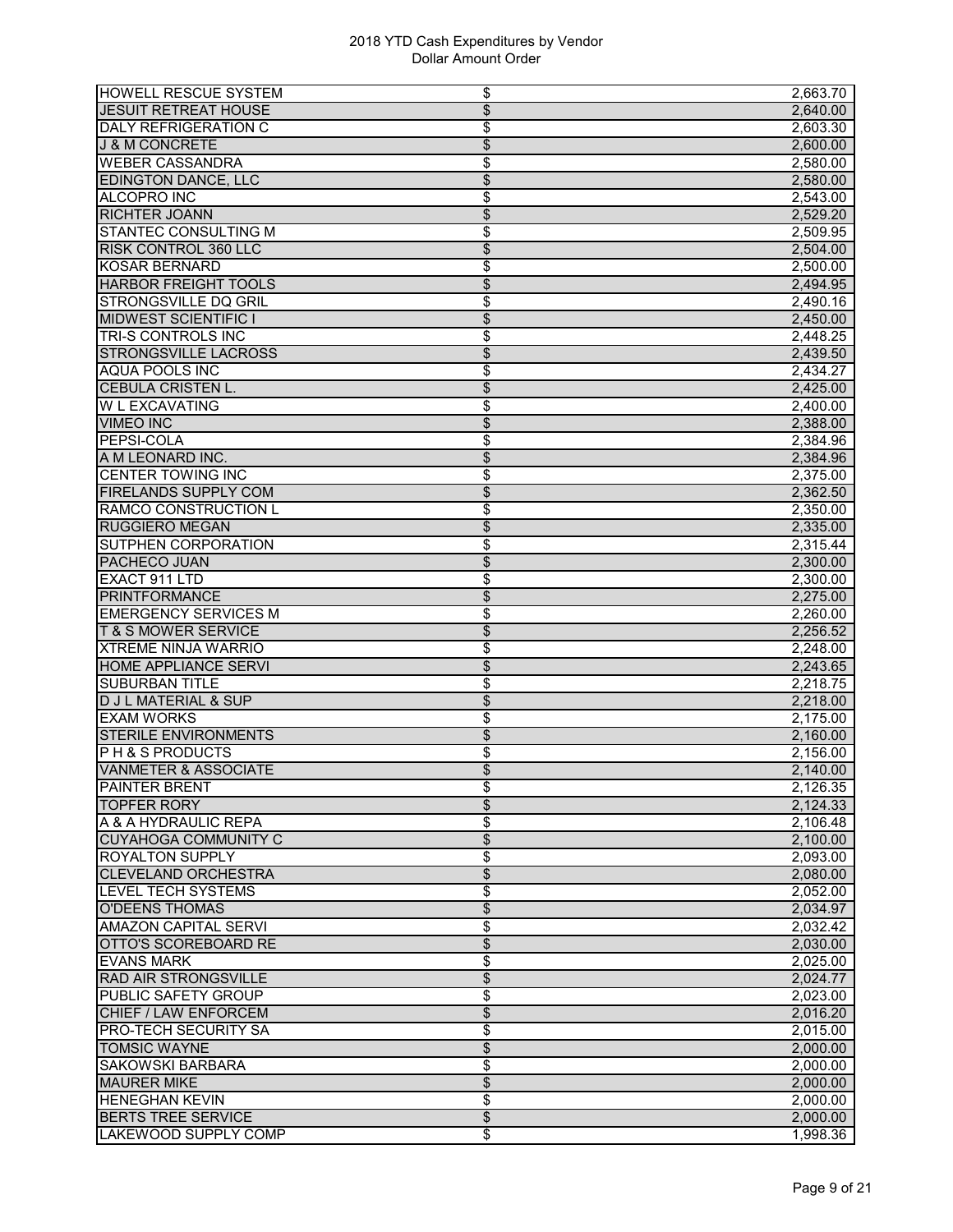| <b>STUFF SHOP</b>               | \$<br>1,984.24 |
|---------------------------------|----------------|
| <b>QUALITY METAL PRODUC</b>     | \$<br>1,981.60 |
| <b>CHRONICLE TELEGRAM</b>       | \$<br>1,973.90 |
| <b>GEM INC</b>                  | \$<br>1,963.21 |
| <b>ZIEBART CAR IMPROVE</b>      | \$<br>1,925.00 |
| ZOHO CORPORATION                | \$<br>1,920.00 |
| <b>GENTRY MAREENA</b>           | \$<br>1,882.20 |
| <b>BREATHING AIR SYSTEM</b>     | \$<br>1,858.10 |
| <b>GALL'S INC</b>               | \$<br>1,833.50 |
| <b>WALTER F. STEPHENS J</b>     | \$<br>1,828.25 |
| <b>OHIO PARKS &amp; RECREAT</b> | \$<br>1,825.00 |
| <b>BUSY BEE SERVICES LT</b>     | \$<br>1.800.00 |
| A B C RENTAL CENTER             | \$<br>1,780.50 |
| <b>WORLD CLASS FLAGS</b>        | \$<br>1,771.25 |
| <b>MAGICAL TRAIN RIDES</b>      | \$<br>1,770.00 |
| <b>FABRIZI RECYCLING IN</b>     | \$<br>1,760.00 |
| <b>MULTIFORCE SYSTEMS C</b>     | \$<br>1,755.00 |
| <b>TANK INTEGRITY SERVI</b>     | \$<br>1,754.00 |
| <b>GO APE MILL STREAM R</b>     | \$<br>1,750.00 |
| <b>CORPORATE INVESTIGAT</b>     | \$<br>1,750.00 |
| <b>RAPID PROPANE EXCHAN</b>     | \$<br>1,745.45 |
| <b>ERIE LANDSCAPING</b>         | \$<br>1,735.00 |
| <b>MARSALA MARCELLO</b>         | \$<br>1,728.98 |
| <b>MEDINA SOD FARMS</b>         | \$<br>1,728.00 |
| <b>RUSNOV APPRAISALS</b>        | \$<br>1,725.00 |
| <b>SMEADER THOMAS</b>           | \$<br>1,725.00 |
| <b>KAN-AM TRACTOR &amp; FRA</b> | \$<br>1,725.00 |
| <b>NORTH STAR TELECOMM</b>      | \$<br>1,724.03 |
| CALFEE, HALTER & GRI            | \$<br>1,715.00 |
| <b>VINCENT LIGHTING SYS</b>     | \$<br>1,704.27 |
| <b>CLEVELAND VICON</b>          | \$<br>1,694.00 |
| <b>SEBASTIAN CHARLYNN</b>       | \$<br>1.692.00 |
| <b>ACTION AUTOMATICS, I</b>     | \$<br>1,688.00 |
| <b>ACTIVE911 INC</b>            | \$<br>1.687.50 |
| <b>CONSTANT CONTACT</b>         | \$<br>1,684.89 |
| <b>MOG RICHARD</b>              | \$<br>1,667.00 |
| A R I PHOENIX                   | \$<br>1,660.71 |
| <b>METROHEALTH PROFESSI</b>     | \$<br>1,660.00 |
| <b>WESTERN RESERVE HIST</b>     | \$<br>1,658.88 |
| <b>DICAR CORPORATION</b>        | \$<br>1,651.00 |
| <b>EVANS KENNETH D</b>          | 1,650.00<br>\$ |
| <b>HOULE DAVID</b>              | \$<br>1,650.00 |
| <b>BALDIN RICHARD D</b>         | \$<br>1,650.00 |
| DONUT SCENE                     | \$<br>1,627.40 |
| <b>HARWOOD MARY</b>             | \$<br>1,615.20 |
| <b>B C I BURKE COMPANY</b>      | \$<br>1,600.00 |
| PORTER LEE CORP                 | \$<br>1,597.98 |
| <b>ACCU WEATHER</b>             | \$<br>1,585.00 |
| <b>TRACTOR SUPPLY CREDI</b>     | \$<br>1,557.46 |
| <b>SPACE WALK</b>               | \$<br>1,555.00 |
| <b>SCHOLTZ KEVIN</b>            | \$<br>1,550.00 |
| <b>CLEVELAND ENGINEERIN</b>     | \$<br>1,550.00 |
| <b>FIRE HOUSE</b>               | \$<br>1,542.00 |
| UNITED SPORT APPAREL            | \$<br>1,532.50 |
| <b>BATTASTELLI AL</b>           | \$<br>1,520.00 |
| I 71 RT 82 STRONGSVI            | \$<br>1,519.00 |
| <b>FENDER MARK</b>              | \$<br>1,501.18 |
| SITE 1 LANDSCAPE SUP            | \$<br>1,501.09 |
| <b>ALLDATA LLC</b>              | \$<br>1,500.00 |
| <b>LUCID8 LLC</b>               | \$<br>1,495.00 |
| <b>CLEVELAND TOOL &amp; CUT</b> | \$<br>1,488.62 |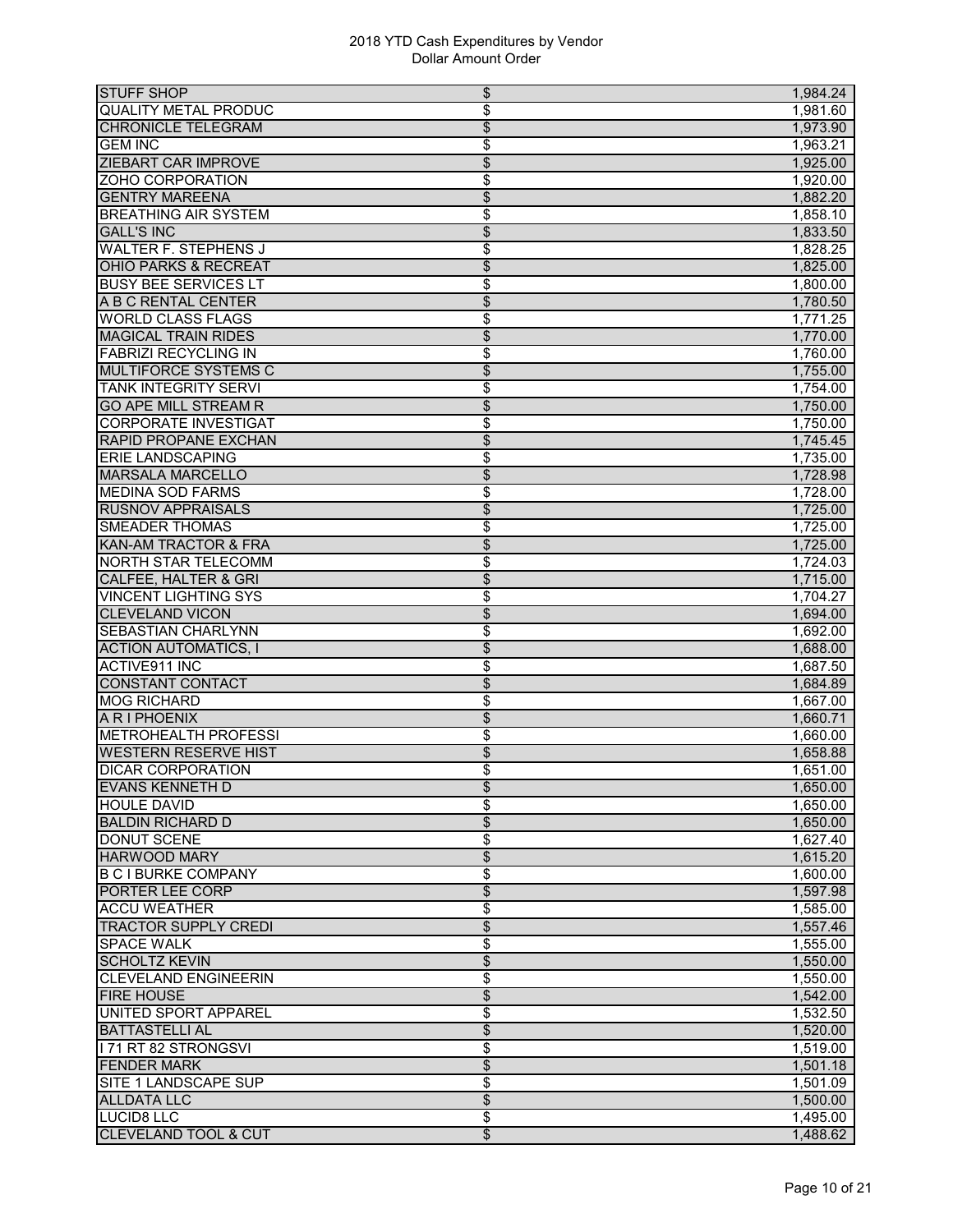| <b>FINLANDIA SAUNA</b>          | 1,485.55<br>\$              |
|---------------------------------|-----------------------------|
| <b>GOVERNMENT FINANCE O</b>     | \$<br>1,480.00              |
| <b>POYMA JOSEPH</b>             | \$<br>1,475.00              |
| <b>LEKAN BETTY</b>              | \$<br>1,467.20              |
| <b>CUYAHOGA COUNTY RECO</b>     | \$<br>1,456.80              |
| ALL AMERICAN FIRE EQ            | \$<br>1,452.00              |
| <b>LONJAK GEORGE</b>            | \$<br>1,430.00              |
| UNITED STATES TREAS             | \$<br>1,429.34              |
| <b>SRSA LAURA</b>               | \$<br>1,424.00              |
| <b>MUSTANG WRESTLING CL</b>     | \$<br>1,424.00              |
| <b>SHRED-IT USA LLC</b>         | \$<br>1,413.19              |
| <b>T G C ENGINEERING LL</b>     | \$<br>1,411.20              |
| <b>SIMIC OLIVERA</b>            | \$<br>1,408.18              |
| <b>POSITIVE PROMOTIONS</b>      | \$<br>1.397.02              |
| <b>JOHN E REID &amp; ASSOCI</b> | \$<br>1,390.00              |
| OHIO ECONOMIC DEVELO            | \$<br>1,385.00              |
| <b>BEDFORD JOHN M</b>           | \$<br>1,381.27              |
| <b>MARK ANDY INC</b>            | $\overline{\$}$<br>1,380.00 |
| <b>LANDS END BUSINESS O</b>     | \$<br>1,364.41              |
| <b>TIMOTEO JIM</b>              | \$<br>1,364.00              |
| <b>HERITAGE PLUMBING LL</b>     | \$<br>1,350.00              |
| <b>AFFILIATE GUARD</b>          | \$<br>1,344.00              |
| MUNICIPAL EMERGENCY             | \$<br>1,321.28              |
| J & P EXCAVATION & C            | $\frac{1}{2}$<br>1,320.00   |
| <b>AIR RITE</b>                 | \$<br>1,309.61              |
| <b>YUDA BANDS</b>               | \$<br>1,302.00              |
| <b>ARENA JEFFREY A</b>          | \$<br>1,276.00              |
| <b>PREMIER PLANT SOLUTI</b>     | \$<br>1,272.50              |
| <b>CHARLILLO STEPHANIE</b>      | \$<br>1,255.00              |
| <b>BOBULA ANGEL</b>             | $\overline{\$}$<br>1,240.00 |
| <b>SMITH TRISTA</b>             | \$<br>1,221.00              |
| A A R P DRIVER SAFET            | $\overline{\$}$<br>1,215.00 |
| <b>THUNDER TECH</b>             | \$<br>1,200.00              |
| <b>TENHUNFELD CHERYL</b>        | \$<br>1,200.00              |
| <b>NAGY TOM</b>                 | \$<br>1,200.00              |
| <b>GET AIR MIDDLEBURG H</b>     | \$<br>1,200.00              |
| <b>INDUSTRIAL SURFACE S</b>     | \$<br>1,200.00              |
| <b>KLEIN-DALE MIMI</b>          | $\frac{1}{2}$<br>1,200.00   |
| <b>NAUTICA QUEEN</b>            | \$<br>1,198.00              |
| <b>INSTINCT ATHLETICS</b>       | \$<br>1,196.67              |
| <b>VOGEL TOM</b>                | 1,188.00<br>\$              |
| <b>CARDIOVASCULAR MEDIC</b>     | \$<br>1,185.00              |
| <b>SAMSEL SUPPLY COMPAN</b>     | \$<br>1,184.96              |
| <b>MEKEEL TIFFANY</b>           | \$<br>1,176.76              |
| FUN N STUFF AMUSEMEN            | \$<br>1,171.10              |
| <b>SHEARER EQUIPMENT</b>        | \$<br>1,154.82              |
| <b>BARCO PRODUCTS</b>           | \$<br>1,145.95              |
| <b>PURE WATER TECHNOLOG</b>     | \$<br>1,145.40              |
| <b>BORISH FRANK</b>             | \$<br>1,144.00              |
| <b>NG CHEOK YUEN</b>            | \$<br>1,137.50              |
| <b>VANDERWYST CYNTHIA</b>       | \$<br>1,131.16              |
| <b>ENVIRONMENTAL PRODUC</b>     | $\overline{\$}$<br>1,128.81 |
| <b>CLEVELAND METROPARKS</b>     | \$<br>1,128.35              |
| <b>HERITAGE CRYSTAL CLE</b>     | \$<br>1,127.00              |
| <b>PFAHL EDWARD</b>             | \$<br>1,125.00              |
| <b>HINE JESSICA</b>             | \$<br>1,125.00              |
| <b>KAMINSKI JIM</b>             | \$<br>1,125.00              |
| <b>CUMMINS BRIDGEWAY LL</b>     | \$<br>1,122.69              |
| <b>CAGES BY JIM</b>             | \$<br>1,115.00              |
| <b>IACP</b>                     | $\overline{\$}$<br>1,110.00 |
| PONEY DON                       | \$<br>1,107.86              |
|                                 |                             |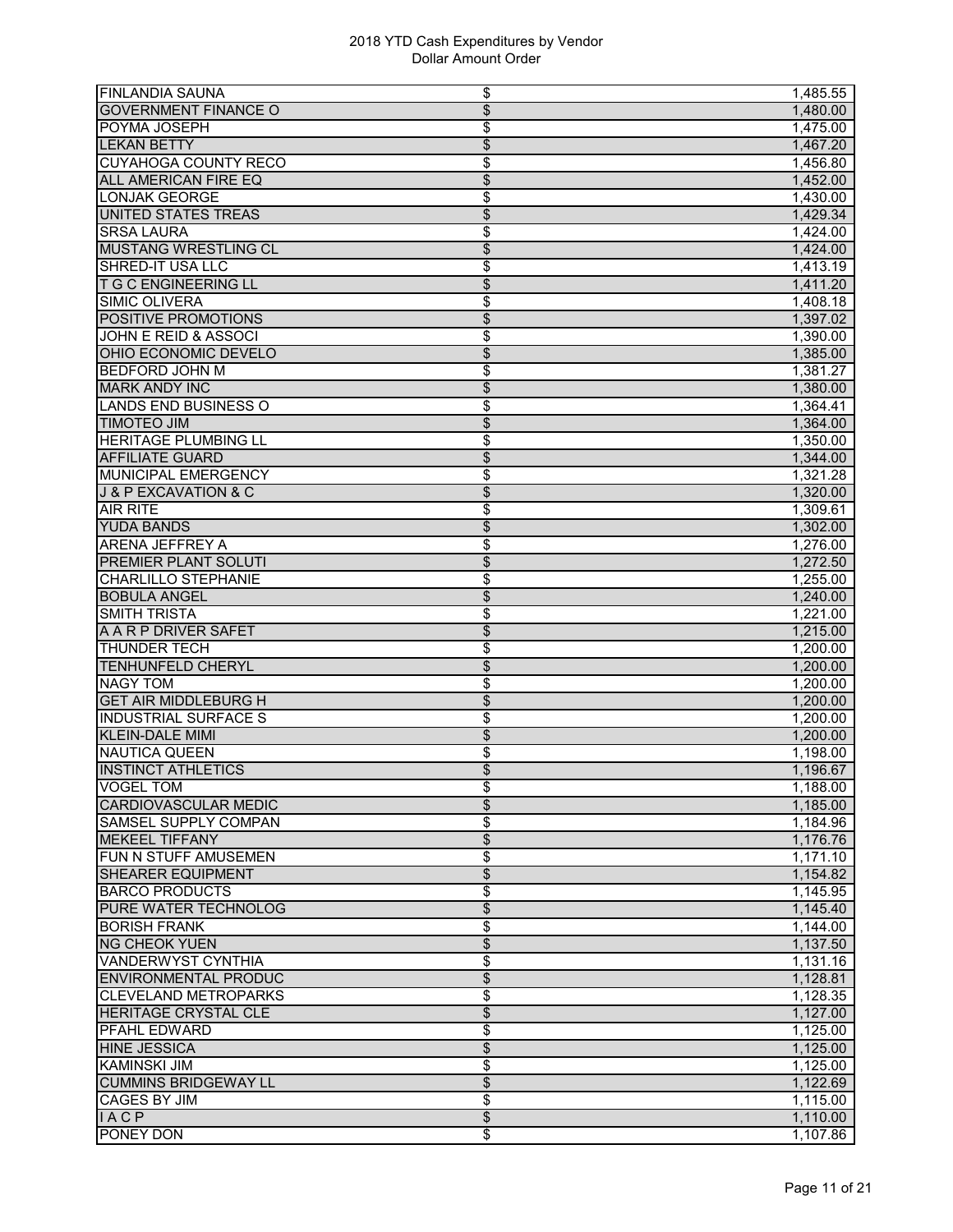| <b>STATE OF OHIO UST FU</b>                      | \$<br>1,100.00                     |
|--------------------------------------------------|------------------------------------|
| TRI COUNTY TOOL & SU                             | \$<br>1,100.00                     |
| <b>NATIONAL AMATEUR BAS</b>                      | \$<br>1,100.00                     |
| <b>NORTH EASTERN OHIO F</b>                      | \$<br>1,093.00                     |
| <b>KALAHARI RESORT &amp; CO</b>                  | \$<br>1,080.00                     |
| <b>SPOSIT BRANDON</b>                            | \$<br>1,078.49                     |
| <b>REILLY THOMAS</b>                             | \$<br>1,078.00                     |
| <b>STOCKDALE MARGARET</b>                        | \$<br>1,077.60                     |
| <b>FOREMOST BUSINESS</b>                         | $\overline{\$}$<br>1,076.88        |
| <b>HUBER AMY</b>                                 | \$<br>1,075.00                     |
| <b>SCHNELL DEBRA</b>                             | \$<br>1,071.00                     |
| <b>OHIO CALIBRATION LAB</b>                      | \$<br>1.069.00                     |
| PARMA LAUNDRY SERVIC                             | \$<br>1,059.54                     |
| <b>ALERT- ALL CORP</b>                           | \$<br>1,057.50                     |
| <b>SERNE DALE R</b>                              | \$<br>1,050.00                     |
| <b>MCDONALD GREG</b>                             | \$                                 |
| <b>BUSINESS INFORMATION</b>                      | 1,050.00                           |
| <b>EASTON LOUISE</b>                             | \$<br>1,050.00                     |
|                                                  | \$<br>1,047.50                     |
| <b>TAYLOR ERRIN</b>                              | \$<br>1,040.00                     |
| <b>HAGAN PHILLIP</b>                             | \$<br>1,038.26                     |
| <b>FRANCE LESTER</b>                             | \$<br>1,035.00                     |
| <b>SPA PARTNERS</b>                              | \$<br>1,034.15                     |
| <b>MUZAK LLC</b>                                 | \$<br>1,021.00                     |
| <b>HEAD START BASKETBAL</b>                      | \$<br>1,017.00                     |
| <b>STRONGSVILLE FOOD BA</b>                      | \$<br>1,000.00                     |
| <b>KASPAR NICOLE</b>                             | \$<br>1,000.00                     |
| <b>BEHAVIORAL HEALTH AS</b>                      | \$<br>1,000.00                     |
| <b>ANTHONY MICHELLE</b>                          | \$<br>1,000.00                     |
| KIEFER SWIM PRODUCTS                             | \$<br>999.86                       |
| <b>BENNET SUPPLY OF OHI</b>                      | \$<br>999.40                       |
| <b>SPROUT THERAPY</b>                            | \$<br>991.84                       |
| <b>SIRCHIE FINGER PRINT</b>                      | \$<br>980.65                       |
| <b>MULTIDYNE ELECTRONIC</b>                      | \$<br>980.00                       |
| <b>ADVANCED SECURITY AL</b>                      | \$<br>976.00                       |
| <b>HUNKER KRISTEN</b>                            | \$<br>975.00                       |
| <b>DAVID BRIAN</b>                               | \$<br>975.00                       |
| <b>KOPASAKIS PATRICIA</b>                        | \$<br>966.00                       |
| <b>PRATHER HOLLY</b>                             | \$<br>963.00                       |
| <b>WINDOW KING CO INC</b>                        | \$<br>960.00                       |
| <b>GATEWAY PRODUCTS REC</b>                      | \$<br>950.00                       |
| ICS JAIL SUPPLIES IN                             | 949.44<br>\$                       |
| <b>INTERNATIONAL CODE C</b>                      | \$<br>948.70                       |
| <b>ABCO FIRE PROTECTION</b>                      | $\overline{\$}$<br>943.50          |
| <b>ISTRONGSVILLE FIREFIG</b>                     | \$<br>942.50                       |
| <b>STEVING JEFF</b>                              | $\overline{\$}$<br>933.25          |
|                                                  |                                    |
| <b>EDMONDSON-HAVEL EMIL</b><br><b>GRIMCO INC</b> | \$<br>925.00                       |
|                                                  | \$<br>920.38                       |
| <b>INFORMATION STATION</b>                       | \$<br>920.00                       |
| <b>ALLIED CORPORATION</b>                        | \$<br>914.28                       |
| YOUNG REMBRANDTS                                 | \$<br>912.00                       |
| AMERICAN PAPER OPTIC                             | $\overline{\mathcal{L}}$<br>905.00 |
| <b>TIARAS AND TREASURES</b>                      | \$<br>900.00                       |
| <b>WESTSIDE CONTRACTING</b>                      | $\overline{\mathcal{L}}$<br>900.00 |
| <b>TWINSBURG CITY OF</b>                         | \$<br>900.00                       |
| <b>WITT MARIA</b>                                | \$<br>900.00                       |
| <b>FUNCTIONS OF LIFE</b>                         | \$<br>900.00                       |
| <b>ISTANBOULI HANI</b>                           | \$<br>900.00                       |
| <b>OHIO CRIME PREVENTIO</b>                      | \$<br>897.00                       |
| <b>JACKSON VICTOR</b>                            | $\overline{\$}$<br>880.00          |
| <b>IDVILLE</b>                                   | \$<br>879.00                       |
| <b>COUGHLIN DANIEL</b>                           | $\overline{\$}$<br>878.50          |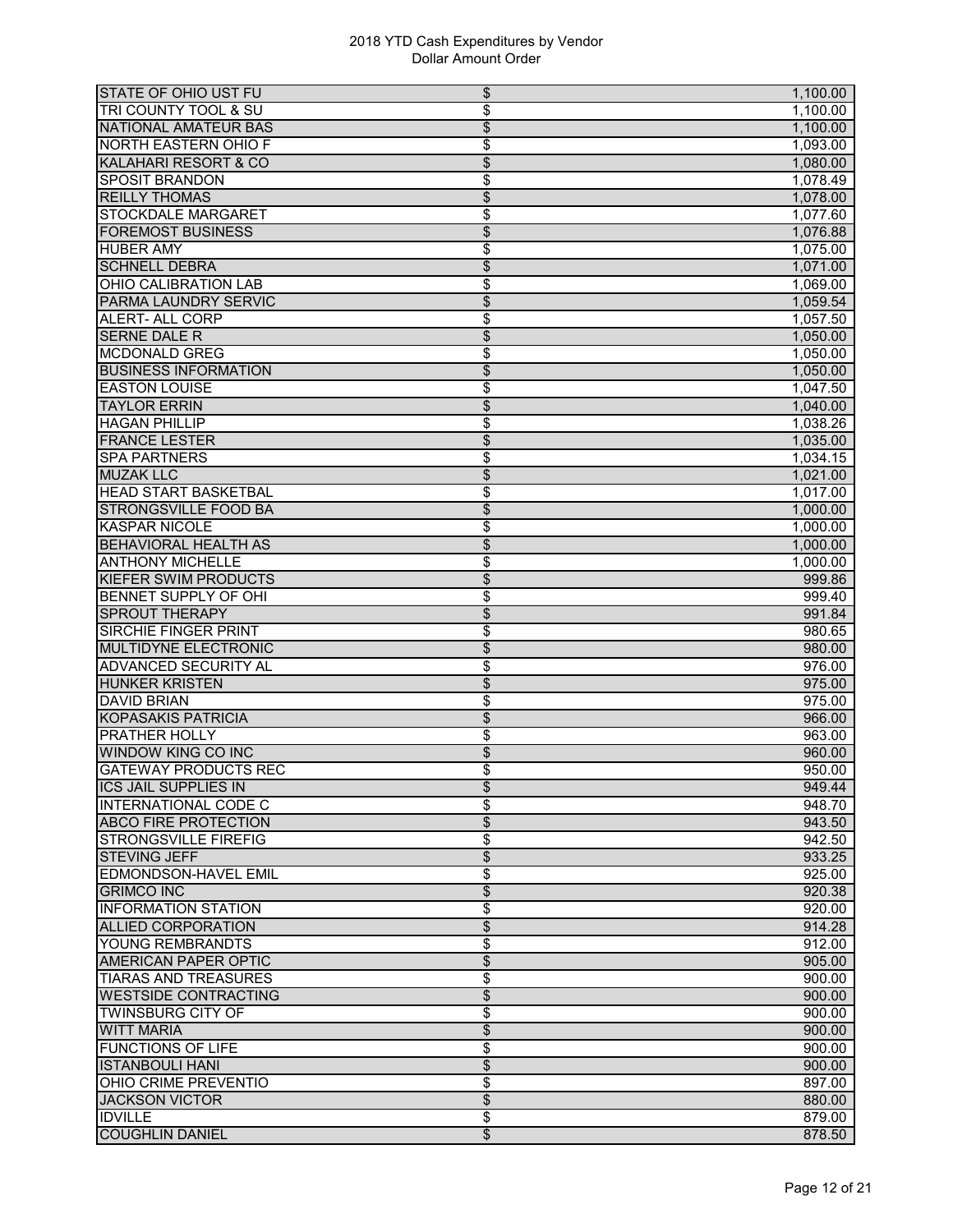| \$<br>UNIVERSITY PRIMARY C<br>875.00<br>\$<br><b>FITNESS SERVE</b><br>874.82<br>\$<br><b>ATLAS FIRST AID &amp; SA</b><br>863.51<br><b>WOHLFEIL DAVE</b><br>\$<br>850.00<br><b>KLIMCZAK ED</b><br>\$<br>850.00<br><b>CALDAS SANDRA DE</b><br>\$<br>850.00<br><b>BELENKY INC</b><br>\$<br>841.12<br>\$<br><b>HALFMOON EDUCATION I</b><br>837.00<br>\$<br><b>FORCE INDOOR SPORTS</b><br>834.00<br><b>CHUCK'S CUSTOM LLC</b><br>\$<br>832.06<br><b>ELECTRIC APPLIANCE R</b><br>\$<br>819.61<br><b>BERNTSEN INTERNATION</b><br>\$<br>817.46<br><b>DESIGNER ACCENTS</b><br>\$<br>815.00<br><b>TIMMS MICHAEL</b><br>\$<br>814.00<br>\$<br><b>ENERGY MANAGEMENT SP</b><br>800.00<br>\$<br><b>DAWN KAYE PHOTOGRAPH</b><br>800.00<br><b>SOUTHEAST HARLEY DAV</b><br>\$<br>799.34<br><b>ROGUE FITNESS</b><br>\$<br>799.00<br>\$<br><b>ELIVATE</b><br>796.63<br><b>AUTO TRIM DESIGN OF</b><br>\$<br>792.00<br><b>MH CORBIN INC</b><br>\$<br>786.93<br>\$<br><b>GRAPHTECH COMMUNICAT</b><br>786.00<br>\$<br><b>GRACE KATIE</b><br>784.76<br>\$<br><b>CHRISTMAS COTTAGE LI</b><br>784.00<br>\$<br><b>PROPAC INC</b><br>782.63<br><b>SURVOYS SUPERIOR SER</b><br>\$<br>771.85<br>\$<br><b>BOYLE MIKE</b><br>770.00<br><b>AICPA RENEWAL PROCES</b><br>\$<br>769.00<br>\$<br>ROSPIERSKI GWENDOLYN<br>758.40<br>\$<br><b>OUT OF THE BOX ENTER</b><br>755.00<br>$\overline{\$}$<br><b>WALKER MARY JANE</b><br>750.00<br><b>WONNACOTT JAMES</b><br>\$<br>750.00<br>\$<br>JOYUNSPEAKABLE PROD<br>750.00<br><b>EDDYS BIKE SHOP</b><br>\$<br>746.81<br>\$<br><b>NEIGHBORHOOD NEWS</b><br>744.00<br>\$<br><b>FIVE COUNTY BUILDING</b><br>735.00<br>\$<br><b>JACOBS MIKE</b><br>735.00<br>\$<br><b>MALWAREBYTES</b><br>734.85<br>\$<br><b>BATTERIES PLUS BULBS</b><br>732.00<br>730.91<br><b>AROLD SARAH</b><br>\$<br>\$<br>725.00<br><b>INTL ASSOC PROPERTY</b><br>\$<br><b>INTERNATIONAL ECONOM</b><br>720.00<br>\$<br>NATIONAL FIRE PROTEC<br>718.25<br>\$<br><b>RUSSO PATRICK</b><br>716.77<br>\$<br><b>Z W USA INC</b><br>715.88<br>\$<br><b>TENNANT SALES &amp; SERV</b><br>713.29<br>\$<br>IAE1<br>712.00<br>\$<br><b>ASKE JOHN</b><br>704.00<br>\$<br><b>GREAT LAKES THEATER</b><br>702.00<br>\$<br><b>ZETX INC.</b><br>700.00<br>$\overline{\$}$<br>POWERPHONE INC<br>687.00<br>\$<br><b>CASTLE NOEL</b><br>684.13<br>\$<br><b>REZAC MIKE</b><br>682.00<br><b>KORNICK JOHN</b><br>\$<br>680.00<br><b>BROADVIEW HEIGHTS CI</b><br>\$<br>680.00<br><b>HUFSTETLER LARRY</b><br>\$<br>676.00<br>MILSPEC DIRECT<br>\$<br>675.13<br>\$<br>JARDINES FUNERAL HOM<br>675.00<br>$\overline{\$}$<br><b>OLYMPIA GOURMET CHOC</b><br>670.00 | <b>MENDISE MICHAEL</b> | \$<br>877.98 |
|----------------------------------------------------------------------------------------------------------------------------------------------------------------------------------------------------------------------------------------------------------------------------------------------------------------------------------------------------------------------------------------------------------------------------------------------------------------------------------------------------------------------------------------------------------------------------------------------------------------------------------------------------------------------------------------------------------------------------------------------------------------------------------------------------------------------------------------------------------------------------------------------------------------------------------------------------------------------------------------------------------------------------------------------------------------------------------------------------------------------------------------------------------------------------------------------------------------------------------------------------------------------------------------------------------------------------------------------------------------------------------------------------------------------------------------------------------------------------------------------------------------------------------------------------------------------------------------------------------------------------------------------------------------------------------------------------------------------------------------------------------------------------------------------------------------------------------------------------------------------------------------------------------------------------------------------------------------------------------------------------------------------------------------------------------------------------------------------------------------------------------------------------------------------------------------------------------------------------------------------------------------------------------------------------------------------------------------------------------------------------------------------------------------------------------------------------------------------------------------------------------------------------------------------------------------------------------------------------------------|------------------------|--------------|
|                                                                                                                                                                                                                                                                                                                                                                                                                                                                                                                                                                                                                                                                                                                                                                                                                                                                                                                                                                                                                                                                                                                                                                                                                                                                                                                                                                                                                                                                                                                                                                                                                                                                                                                                                                                                                                                                                                                                                                                                                                                                                                                                                                                                                                                                                                                                                                                                                                                                                                                                                                                                                |                        |              |
|                                                                                                                                                                                                                                                                                                                                                                                                                                                                                                                                                                                                                                                                                                                                                                                                                                                                                                                                                                                                                                                                                                                                                                                                                                                                                                                                                                                                                                                                                                                                                                                                                                                                                                                                                                                                                                                                                                                                                                                                                                                                                                                                                                                                                                                                                                                                                                                                                                                                                                                                                                                                                |                        |              |
|                                                                                                                                                                                                                                                                                                                                                                                                                                                                                                                                                                                                                                                                                                                                                                                                                                                                                                                                                                                                                                                                                                                                                                                                                                                                                                                                                                                                                                                                                                                                                                                                                                                                                                                                                                                                                                                                                                                                                                                                                                                                                                                                                                                                                                                                                                                                                                                                                                                                                                                                                                                                                |                        |              |
|                                                                                                                                                                                                                                                                                                                                                                                                                                                                                                                                                                                                                                                                                                                                                                                                                                                                                                                                                                                                                                                                                                                                                                                                                                                                                                                                                                                                                                                                                                                                                                                                                                                                                                                                                                                                                                                                                                                                                                                                                                                                                                                                                                                                                                                                                                                                                                                                                                                                                                                                                                                                                |                        |              |
|                                                                                                                                                                                                                                                                                                                                                                                                                                                                                                                                                                                                                                                                                                                                                                                                                                                                                                                                                                                                                                                                                                                                                                                                                                                                                                                                                                                                                                                                                                                                                                                                                                                                                                                                                                                                                                                                                                                                                                                                                                                                                                                                                                                                                                                                                                                                                                                                                                                                                                                                                                                                                |                        |              |
|                                                                                                                                                                                                                                                                                                                                                                                                                                                                                                                                                                                                                                                                                                                                                                                                                                                                                                                                                                                                                                                                                                                                                                                                                                                                                                                                                                                                                                                                                                                                                                                                                                                                                                                                                                                                                                                                                                                                                                                                                                                                                                                                                                                                                                                                                                                                                                                                                                                                                                                                                                                                                |                        |              |
|                                                                                                                                                                                                                                                                                                                                                                                                                                                                                                                                                                                                                                                                                                                                                                                                                                                                                                                                                                                                                                                                                                                                                                                                                                                                                                                                                                                                                                                                                                                                                                                                                                                                                                                                                                                                                                                                                                                                                                                                                                                                                                                                                                                                                                                                                                                                                                                                                                                                                                                                                                                                                |                        |              |
|                                                                                                                                                                                                                                                                                                                                                                                                                                                                                                                                                                                                                                                                                                                                                                                                                                                                                                                                                                                                                                                                                                                                                                                                                                                                                                                                                                                                                                                                                                                                                                                                                                                                                                                                                                                                                                                                                                                                                                                                                                                                                                                                                                                                                                                                                                                                                                                                                                                                                                                                                                                                                |                        |              |
|                                                                                                                                                                                                                                                                                                                                                                                                                                                                                                                                                                                                                                                                                                                                                                                                                                                                                                                                                                                                                                                                                                                                                                                                                                                                                                                                                                                                                                                                                                                                                                                                                                                                                                                                                                                                                                                                                                                                                                                                                                                                                                                                                                                                                                                                                                                                                                                                                                                                                                                                                                                                                |                        |              |
|                                                                                                                                                                                                                                                                                                                                                                                                                                                                                                                                                                                                                                                                                                                                                                                                                                                                                                                                                                                                                                                                                                                                                                                                                                                                                                                                                                                                                                                                                                                                                                                                                                                                                                                                                                                                                                                                                                                                                                                                                                                                                                                                                                                                                                                                                                                                                                                                                                                                                                                                                                                                                |                        |              |
|                                                                                                                                                                                                                                                                                                                                                                                                                                                                                                                                                                                                                                                                                                                                                                                                                                                                                                                                                                                                                                                                                                                                                                                                                                                                                                                                                                                                                                                                                                                                                                                                                                                                                                                                                                                                                                                                                                                                                                                                                                                                                                                                                                                                                                                                                                                                                                                                                                                                                                                                                                                                                |                        |              |
|                                                                                                                                                                                                                                                                                                                                                                                                                                                                                                                                                                                                                                                                                                                                                                                                                                                                                                                                                                                                                                                                                                                                                                                                                                                                                                                                                                                                                                                                                                                                                                                                                                                                                                                                                                                                                                                                                                                                                                                                                                                                                                                                                                                                                                                                                                                                                                                                                                                                                                                                                                                                                |                        |              |
|                                                                                                                                                                                                                                                                                                                                                                                                                                                                                                                                                                                                                                                                                                                                                                                                                                                                                                                                                                                                                                                                                                                                                                                                                                                                                                                                                                                                                                                                                                                                                                                                                                                                                                                                                                                                                                                                                                                                                                                                                                                                                                                                                                                                                                                                                                                                                                                                                                                                                                                                                                                                                |                        |              |
|                                                                                                                                                                                                                                                                                                                                                                                                                                                                                                                                                                                                                                                                                                                                                                                                                                                                                                                                                                                                                                                                                                                                                                                                                                                                                                                                                                                                                                                                                                                                                                                                                                                                                                                                                                                                                                                                                                                                                                                                                                                                                                                                                                                                                                                                                                                                                                                                                                                                                                                                                                                                                |                        |              |
|                                                                                                                                                                                                                                                                                                                                                                                                                                                                                                                                                                                                                                                                                                                                                                                                                                                                                                                                                                                                                                                                                                                                                                                                                                                                                                                                                                                                                                                                                                                                                                                                                                                                                                                                                                                                                                                                                                                                                                                                                                                                                                                                                                                                                                                                                                                                                                                                                                                                                                                                                                                                                |                        |              |
|                                                                                                                                                                                                                                                                                                                                                                                                                                                                                                                                                                                                                                                                                                                                                                                                                                                                                                                                                                                                                                                                                                                                                                                                                                                                                                                                                                                                                                                                                                                                                                                                                                                                                                                                                                                                                                                                                                                                                                                                                                                                                                                                                                                                                                                                                                                                                                                                                                                                                                                                                                                                                |                        |              |
|                                                                                                                                                                                                                                                                                                                                                                                                                                                                                                                                                                                                                                                                                                                                                                                                                                                                                                                                                                                                                                                                                                                                                                                                                                                                                                                                                                                                                                                                                                                                                                                                                                                                                                                                                                                                                                                                                                                                                                                                                                                                                                                                                                                                                                                                                                                                                                                                                                                                                                                                                                                                                |                        |              |
|                                                                                                                                                                                                                                                                                                                                                                                                                                                                                                                                                                                                                                                                                                                                                                                                                                                                                                                                                                                                                                                                                                                                                                                                                                                                                                                                                                                                                                                                                                                                                                                                                                                                                                                                                                                                                                                                                                                                                                                                                                                                                                                                                                                                                                                                                                                                                                                                                                                                                                                                                                                                                |                        |              |
|                                                                                                                                                                                                                                                                                                                                                                                                                                                                                                                                                                                                                                                                                                                                                                                                                                                                                                                                                                                                                                                                                                                                                                                                                                                                                                                                                                                                                                                                                                                                                                                                                                                                                                                                                                                                                                                                                                                                                                                                                                                                                                                                                                                                                                                                                                                                                                                                                                                                                                                                                                                                                |                        |              |
|                                                                                                                                                                                                                                                                                                                                                                                                                                                                                                                                                                                                                                                                                                                                                                                                                                                                                                                                                                                                                                                                                                                                                                                                                                                                                                                                                                                                                                                                                                                                                                                                                                                                                                                                                                                                                                                                                                                                                                                                                                                                                                                                                                                                                                                                                                                                                                                                                                                                                                                                                                                                                |                        |              |
|                                                                                                                                                                                                                                                                                                                                                                                                                                                                                                                                                                                                                                                                                                                                                                                                                                                                                                                                                                                                                                                                                                                                                                                                                                                                                                                                                                                                                                                                                                                                                                                                                                                                                                                                                                                                                                                                                                                                                                                                                                                                                                                                                                                                                                                                                                                                                                                                                                                                                                                                                                                                                |                        |              |
|                                                                                                                                                                                                                                                                                                                                                                                                                                                                                                                                                                                                                                                                                                                                                                                                                                                                                                                                                                                                                                                                                                                                                                                                                                                                                                                                                                                                                                                                                                                                                                                                                                                                                                                                                                                                                                                                                                                                                                                                                                                                                                                                                                                                                                                                                                                                                                                                                                                                                                                                                                                                                |                        |              |
|                                                                                                                                                                                                                                                                                                                                                                                                                                                                                                                                                                                                                                                                                                                                                                                                                                                                                                                                                                                                                                                                                                                                                                                                                                                                                                                                                                                                                                                                                                                                                                                                                                                                                                                                                                                                                                                                                                                                                                                                                                                                                                                                                                                                                                                                                                                                                                                                                                                                                                                                                                                                                |                        |              |
|                                                                                                                                                                                                                                                                                                                                                                                                                                                                                                                                                                                                                                                                                                                                                                                                                                                                                                                                                                                                                                                                                                                                                                                                                                                                                                                                                                                                                                                                                                                                                                                                                                                                                                                                                                                                                                                                                                                                                                                                                                                                                                                                                                                                                                                                                                                                                                                                                                                                                                                                                                                                                |                        |              |
|                                                                                                                                                                                                                                                                                                                                                                                                                                                                                                                                                                                                                                                                                                                                                                                                                                                                                                                                                                                                                                                                                                                                                                                                                                                                                                                                                                                                                                                                                                                                                                                                                                                                                                                                                                                                                                                                                                                                                                                                                                                                                                                                                                                                                                                                                                                                                                                                                                                                                                                                                                                                                |                        |              |
|                                                                                                                                                                                                                                                                                                                                                                                                                                                                                                                                                                                                                                                                                                                                                                                                                                                                                                                                                                                                                                                                                                                                                                                                                                                                                                                                                                                                                                                                                                                                                                                                                                                                                                                                                                                                                                                                                                                                                                                                                                                                                                                                                                                                                                                                                                                                                                                                                                                                                                                                                                                                                |                        |              |
|                                                                                                                                                                                                                                                                                                                                                                                                                                                                                                                                                                                                                                                                                                                                                                                                                                                                                                                                                                                                                                                                                                                                                                                                                                                                                                                                                                                                                                                                                                                                                                                                                                                                                                                                                                                                                                                                                                                                                                                                                                                                                                                                                                                                                                                                                                                                                                                                                                                                                                                                                                                                                |                        |              |
|                                                                                                                                                                                                                                                                                                                                                                                                                                                                                                                                                                                                                                                                                                                                                                                                                                                                                                                                                                                                                                                                                                                                                                                                                                                                                                                                                                                                                                                                                                                                                                                                                                                                                                                                                                                                                                                                                                                                                                                                                                                                                                                                                                                                                                                                                                                                                                                                                                                                                                                                                                                                                |                        |              |
|                                                                                                                                                                                                                                                                                                                                                                                                                                                                                                                                                                                                                                                                                                                                                                                                                                                                                                                                                                                                                                                                                                                                                                                                                                                                                                                                                                                                                                                                                                                                                                                                                                                                                                                                                                                                                                                                                                                                                                                                                                                                                                                                                                                                                                                                                                                                                                                                                                                                                                                                                                                                                |                        |              |
|                                                                                                                                                                                                                                                                                                                                                                                                                                                                                                                                                                                                                                                                                                                                                                                                                                                                                                                                                                                                                                                                                                                                                                                                                                                                                                                                                                                                                                                                                                                                                                                                                                                                                                                                                                                                                                                                                                                                                                                                                                                                                                                                                                                                                                                                                                                                                                                                                                                                                                                                                                                                                |                        |              |
|                                                                                                                                                                                                                                                                                                                                                                                                                                                                                                                                                                                                                                                                                                                                                                                                                                                                                                                                                                                                                                                                                                                                                                                                                                                                                                                                                                                                                                                                                                                                                                                                                                                                                                                                                                                                                                                                                                                                                                                                                                                                                                                                                                                                                                                                                                                                                                                                                                                                                                                                                                                                                |                        |              |
|                                                                                                                                                                                                                                                                                                                                                                                                                                                                                                                                                                                                                                                                                                                                                                                                                                                                                                                                                                                                                                                                                                                                                                                                                                                                                                                                                                                                                                                                                                                                                                                                                                                                                                                                                                                                                                                                                                                                                                                                                                                                                                                                                                                                                                                                                                                                                                                                                                                                                                                                                                                                                |                        |              |
|                                                                                                                                                                                                                                                                                                                                                                                                                                                                                                                                                                                                                                                                                                                                                                                                                                                                                                                                                                                                                                                                                                                                                                                                                                                                                                                                                                                                                                                                                                                                                                                                                                                                                                                                                                                                                                                                                                                                                                                                                                                                                                                                                                                                                                                                                                                                                                                                                                                                                                                                                                                                                |                        |              |
|                                                                                                                                                                                                                                                                                                                                                                                                                                                                                                                                                                                                                                                                                                                                                                                                                                                                                                                                                                                                                                                                                                                                                                                                                                                                                                                                                                                                                                                                                                                                                                                                                                                                                                                                                                                                                                                                                                                                                                                                                                                                                                                                                                                                                                                                                                                                                                                                                                                                                                                                                                                                                |                        |              |
|                                                                                                                                                                                                                                                                                                                                                                                                                                                                                                                                                                                                                                                                                                                                                                                                                                                                                                                                                                                                                                                                                                                                                                                                                                                                                                                                                                                                                                                                                                                                                                                                                                                                                                                                                                                                                                                                                                                                                                                                                                                                                                                                                                                                                                                                                                                                                                                                                                                                                                                                                                                                                |                        |              |
|                                                                                                                                                                                                                                                                                                                                                                                                                                                                                                                                                                                                                                                                                                                                                                                                                                                                                                                                                                                                                                                                                                                                                                                                                                                                                                                                                                                                                                                                                                                                                                                                                                                                                                                                                                                                                                                                                                                                                                                                                                                                                                                                                                                                                                                                                                                                                                                                                                                                                                                                                                                                                |                        |              |
|                                                                                                                                                                                                                                                                                                                                                                                                                                                                                                                                                                                                                                                                                                                                                                                                                                                                                                                                                                                                                                                                                                                                                                                                                                                                                                                                                                                                                                                                                                                                                                                                                                                                                                                                                                                                                                                                                                                                                                                                                                                                                                                                                                                                                                                                                                                                                                                                                                                                                                                                                                                                                |                        |              |
|                                                                                                                                                                                                                                                                                                                                                                                                                                                                                                                                                                                                                                                                                                                                                                                                                                                                                                                                                                                                                                                                                                                                                                                                                                                                                                                                                                                                                                                                                                                                                                                                                                                                                                                                                                                                                                                                                                                                                                                                                                                                                                                                                                                                                                                                                                                                                                                                                                                                                                                                                                                                                |                        |              |
|                                                                                                                                                                                                                                                                                                                                                                                                                                                                                                                                                                                                                                                                                                                                                                                                                                                                                                                                                                                                                                                                                                                                                                                                                                                                                                                                                                                                                                                                                                                                                                                                                                                                                                                                                                                                                                                                                                                                                                                                                                                                                                                                                                                                                                                                                                                                                                                                                                                                                                                                                                                                                |                        |              |
|                                                                                                                                                                                                                                                                                                                                                                                                                                                                                                                                                                                                                                                                                                                                                                                                                                                                                                                                                                                                                                                                                                                                                                                                                                                                                                                                                                                                                                                                                                                                                                                                                                                                                                                                                                                                                                                                                                                                                                                                                                                                                                                                                                                                                                                                                                                                                                                                                                                                                                                                                                                                                |                        |              |
|                                                                                                                                                                                                                                                                                                                                                                                                                                                                                                                                                                                                                                                                                                                                                                                                                                                                                                                                                                                                                                                                                                                                                                                                                                                                                                                                                                                                                                                                                                                                                                                                                                                                                                                                                                                                                                                                                                                                                                                                                                                                                                                                                                                                                                                                                                                                                                                                                                                                                                                                                                                                                |                        |              |
|                                                                                                                                                                                                                                                                                                                                                                                                                                                                                                                                                                                                                                                                                                                                                                                                                                                                                                                                                                                                                                                                                                                                                                                                                                                                                                                                                                                                                                                                                                                                                                                                                                                                                                                                                                                                                                                                                                                                                                                                                                                                                                                                                                                                                                                                                                                                                                                                                                                                                                                                                                                                                |                        |              |
|                                                                                                                                                                                                                                                                                                                                                                                                                                                                                                                                                                                                                                                                                                                                                                                                                                                                                                                                                                                                                                                                                                                                                                                                                                                                                                                                                                                                                                                                                                                                                                                                                                                                                                                                                                                                                                                                                                                                                                                                                                                                                                                                                                                                                                                                                                                                                                                                                                                                                                                                                                                                                |                        |              |
|                                                                                                                                                                                                                                                                                                                                                                                                                                                                                                                                                                                                                                                                                                                                                                                                                                                                                                                                                                                                                                                                                                                                                                                                                                                                                                                                                                                                                                                                                                                                                                                                                                                                                                                                                                                                                                                                                                                                                                                                                                                                                                                                                                                                                                                                                                                                                                                                                                                                                                                                                                                                                |                        |              |
|                                                                                                                                                                                                                                                                                                                                                                                                                                                                                                                                                                                                                                                                                                                                                                                                                                                                                                                                                                                                                                                                                                                                                                                                                                                                                                                                                                                                                                                                                                                                                                                                                                                                                                                                                                                                                                                                                                                                                                                                                                                                                                                                                                                                                                                                                                                                                                                                                                                                                                                                                                                                                |                        |              |
|                                                                                                                                                                                                                                                                                                                                                                                                                                                                                                                                                                                                                                                                                                                                                                                                                                                                                                                                                                                                                                                                                                                                                                                                                                                                                                                                                                                                                                                                                                                                                                                                                                                                                                                                                                                                                                                                                                                                                                                                                                                                                                                                                                                                                                                                                                                                                                                                                                                                                                                                                                                                                |                        |              |
|                                                                                                                                                                                                                                                                                                                                                                                                                                                                                                                                                                                                                                                                                                                                                                                                                                                                                                                                                                                                                                                                                                                                                                                                                                                                                                                                                                                                                                                                                                                                                                                                                                                                                                                                                                                                                                                                                                                                                                                                                                                                                                                                                                                                                                                                                                                                                                                                                                                                                                                                                                                                                |                        |              |
|                                                                                                                                                                                                                                                                                                                                                                                                                                                                                                                                                                                                                                                                                                                                                                                                                                                                                                                                                                                                                                                                                                                                                                                                                                                                                                                                                                                                                                                                                                                                                                                                                                                                                                                                                                                                                                                                                                                                                                                                                                                                                                                                                                                                                                                                                                                                                                                                                                                                                                                                                                                                                |                        |              |
|                                                                                                                                                                                                                                                                                                                                                                                                                                                                                                                                                                                                                                                                                                                                                                                                                                                                                                                                                                                                                                                                                                                                                                                                                                                                                                                                                                                                                                                                                                                                                                                                                                                                                                                                                                                                                                                                                                                                                                                                                                                                                                                                                                                                                                                                                                                                                                                                                                                                                                                                                                                                                |                        |              |
|                                                                                                                                                                                                                                                                                                                                                                                                                                                                                                                                                                                                                                                                                                                                                                                                                                                                                                                                                                                                                                                                                                                                                                                                                                                                                                                                                                                                                                                                                                                                                                                                                                                                                                                                                                                                                                                                                                                                                                                                                                                                                                                                                                                                                                                                                                                                                                                                                                                                                                                                                                                                                |                        |              |
|                                                                                                                                                                                                                                                                                                                                                                                                                                                                                                                                                                                                                                                                                                                                                                                                                                                                                                                                                                                                                                                                                                                                                                                                                                                                                                                                                                                                                                                                                                                                                                                                                                                                                                                                                                                                                                                                                                                                                                                                                                                                                                                                                                                                                                                                                                                                                                                                                                                                                                                                                                                                                |                        |              |
|                                                                                                                                                                                                                                                                                                                                                                                                                                                                                                                                                                                                                                                                                                                                                                                                                                                                                                                                                                                                                                                                                                                                                                                                                                                                                                                                                                                                                                                                                                                                                                                                                                                                                                                                                                                                                                                                                                                                                                                                                                                                                                                                                                                                                                                                                                                                                                                                                                                                                                                                                                                                                |                        |              |
|                                                                                                                                                                                                                                                                                                                                                                                                                                                                                                                                                                                                                                                                                                                                                                                                                                                                                                                                                                                                                                                                                                                                                                                                                                                                                                                                                                                                                                                                                                                                                                                                                                                                                                                                                                                                                                                                                                                                                                                                                                                                                                                                                                                                                                                                                                                                                                                                                                                                                                                                                                                                                |                        |              |
|                                                                                                                                                                                                                                                                                                                                                                                                                                                                                                                                                                                                                                                                                                                                                                                                                                                                                                                                                                                                                                                                                                                                                                                                                                                                                                                                                                                                                                                                                                                                                                                                                                                                                                                                                                                                                                                                                                                                                                                                                                                                                                                                                                                                                                                                                                                                                                                                                                                                                                                                                                                                                |                        |              |
|                                                                                                                                                                                                                                                                                                                                                                                                                                                                                                                                                                                                                                                                                                                                                                                                                                                                                                                                                                                                                                                                                                                                                                                                                                                                                                                                                                                                                                                                                                                                                                                                                                                                                                                                                                                                                                                                                                                                                                                                                                                                                                                                                                                                                                                                                                                                                                                                                                                                                                                                                                                                                |                        |              |
|                                                                                                                                                                                                                                                                                                                                                                                                                                                                                                                                                                                                                                                                                                                                                                                                                                                                                                                                                                                                                                                                                                                                                                                                                                                                                                                                                                                                                                                                                                                                                                                                                                                                                                                                                                                                                                                                                                                                                                                                                                                                                                                                                                                                                                                                                                                                                                                                                                                                                                                                                                                                                |                        |              |
|                                                                                                                                                                                                                                                                                                                                                                                                                                                                                                                                                                                                                                                                                                                                                                                                                                                                                                                                                                                                                                                                                                                                                                                                                                                                                                                                                                                                                                                                                                                                                                                                                                                                                                                                                                                                                                                                                                                                                                                                                                                                                                                                                                                                                                                                                                                                                                                                                                                                                                                                                                                                                |                        |              |
|                                                                                                                                                                                                                                                                                                                                                                                                                                                                                                                                                                                                                                                                                                                                                                                                                                                                                                                                                                                                                                                                                                                                                                                                                                                                                                                                                                                                                                                                                                                                                                                                                                                                                                                                                                                                                                                                                                                                                                                                                                                                                                                                                                                                                                                                                                                                                                                                                                                                                                                                                                                                                |                        |              |
|                                                                                                                                                                                                                                                                                                                                                                                                                                                                                                                                                                                                                                                                                                                                                                                                                                                                                                                                                                                                                                                                                                                                                                                                                                                                                                                                                                                                                                                                                                                                                                                                                                                                                                                                                                                                                                                                                                                                                                                                                                                                                                                                                                                                                                                                                                                                                                                                                                                                                                                                                                                                                |                        |              |
|                                                                                                                                                                                                                                                                                                                                                                                                                                                                                                                                                                                                                                                                                                                                                                                                                                                                                                                                                                                                                                                                                                                                                                                                                                                                                                                                                                                                                                                                                                                                                                                                                                                                                                                                                                                                                                                                                                                                                                                                                                                                                                                                                                                                                                                                                                                                                                                                                                                                                                                                                                                                                |                        |              |
|                                                                                                                                                                                                                                                                                                                                                                                                                                                                                                                                                                                                                                                                                                                                                                                                                                                                                                                                                                                                                                                                                                                                                                                                                                                                                                                                                                                                                                                                                                                                                                                                                                                                                                                                                                                                                                                                                                                                                                                                                                                                                                                                                                                                                                                                                                                                                                                                                                                                                                                                                                                                                | OHIO TURFGRASS FOUND   | \$<br>670.00 |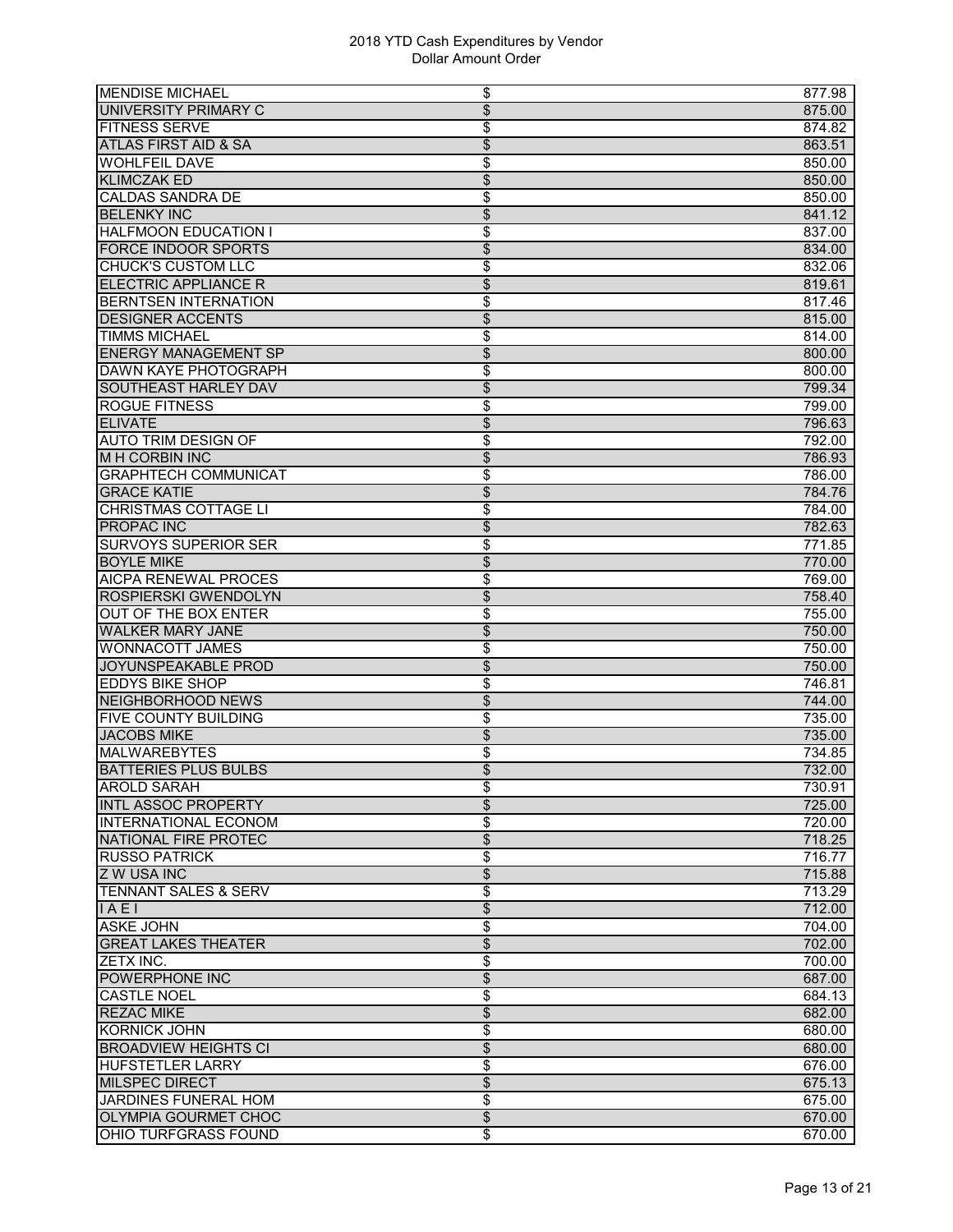| <b>ROMAN JERRY</b>          | \$<br>657.00                       |
|-----------------------------|------------------------------------|
| <b>POMEROY HOUSE</b>        | \$<br>656.16                       |
| <b>GOOD TIMES PARTY</b>     | $\overline{\$}$<br>655.93          |
| <b>WOODCRAFT SUPPLY LLC</b> | \$<br>650.92                       |
| <b>SELECTIVE SOUNDS ENT</b> | $\overline{\mathcal{S}}$<br>650.00 |
| YOGA ALLIANCE               | \$<br>640.00                       |
| <b>MOCKLER JOHN</b>         | \$<br>635.08                       |
| OHIO STATE BAR ASSOC        | \$<br>631.00                       |
| <b>PRIDE DALENE</b>         | \$<br>628.00                       |
| A & A SAFETY                | \$<br>620.00                       |
| <b>CERTIFIED POWER INC</b>  | \$<br>616.88                       |
| <b>GARCIA ERIC</b>          | \$<br>616.00                       |
| <b>CARABALLO TONY</b>       | \$<br>616.00                       |
| <b>CUYAHOGA COUNTY COUR</b> | \$<br>613.82                       |
| <b>SWOBOA</b>               | \$<br>610.00                       |
| <b>AMERICAN PAYROLL ASS</b> | \$<br>609.00                       |
| <b>NELCO SOLUTIONS</b>      | $\overline{\$}$<br>606.30          |
| <b>VALLEY DRUM INC</b>      | \$<br>600.00                       |
| <b>NEO BUBBLE SOCCER</b>    | \$<br>600.00                       |
| <b>GARDINER TRANE</b>       | \$<br>600.00                       |
| <b>GOVERLAN INC</b>         | \$<br>600.00                       |
| <b>ESCAPE ROOM STRONGSV</b> | \$<br>600.00                       |
| <b>ACTION DISC JOCKEYS</b>  | \$<br>600.00                       |
| <b>ADOBE SYSTEMS INCORP</b> | \$<br>599.88                       |
| <b>FACEBOOK INC</b>         | \$<br>599.32                       |
| <b>VALLEY CITY BUILDERS</b> | \$<br>598.37                       |
| <b>FISHER AUTO PARTS IN</b> | \$<br>595.18                       |
| <b>LUECKE TODD</b>          | \$<br>594.00                       |
| <b>CLEARVIEW GLASS THE</b>  | \$<br>591.00                       |
| <b>SMITH BRIDGET</b>        | \$<br>590.00                       |
| <b>DRIVETEAM TRAINING C</b> | $\overline{\mathcal{L}}$<br>590.00 |
| PLASTIC-MART.COM            | \$<br>589.99                       |
| <b>CARROT-TOP</b>           | \$<br>589.82                       |
| LIFE FITNESS                | \$<br>587.43                       |
| <b>TINKERS CREEK</b>        | \$<br>585.00                       |
| <b>EAST COAST CUSTARD</b>   | \$<br>581.50                       |
| <b>HYATT REGENCY CINCIN</b> | \$<br>580.14                       |
| <b>SUPECK SEPTIC SERVIC</b> | \$<br>580.00                       |
| <b>MOTION PICTURE LICEN</b> | \$<br>576.30                       |
| U S SAFETY GEAR, INC        | \$<br>$\frac{1}{571.68}$           |
| <b>INTERNATIONAL SOCIET</b> | 565.00<br>\$                       |
| <b>RIETH INDUSTRIES</b>     | \$<br>564.75                       |
| <b>ZAMSKI JULIE</b>         | \$<br>560.00                       |
| <b>DNSFILTER INC</b>        | \$<br>558.00                       |
| <b>ROCKY RIVER MUNICIPA</b> | $\overline{\mathcal{L}}$<br>555.98 |
| <b>COLEGROVE LEE J</b>      | \$<br>551.86                       |
| <b>RICHARDSON KEVIN</b>     | \$<br>550.00                       |
| <b>LEVIN MATTRESS</b>       | \$<br>550.00                       |
| <b>LAW ENFORCEMENT TARG</b> | \$<br>545.70                       |
| EVAW INTERNATIONAL          | \$<br>545.00                       |
| <b>BEWLEY ALEX</b>          | $\overline{\mathcal{L}}$<br>545.00 |
| A B C TROPHY                | \$<br>541.00                       |
| PRICE CHOPPER INC           | $\overline{\$}$<br>529.04          |
| OHIO SCHOOL RESOURCE        | \$<br>529.00                       |
| <b>MALALA FUND</b>          | \$<br>528.33                       |
| ORMCA                       | \$<br>525.00                       |
| <b>GEORGEADIS JEANNE</b>    | \$<br>525.00                       |
| <b>HAWK CHARLES F</b>       | \$<br>525.00                       |
| <b>PIENTKA AIMEE</b>        | $\overline{\mathcal{L}}$<br>521.42 |
| <b>NATIONAL EMERGENCY N</b> | \$<br>516.00                       |
| <b>HD INDUSTRIES</b>        | $\overline{\mathcal{L}}$<br>510.91 |
|                             |                                    |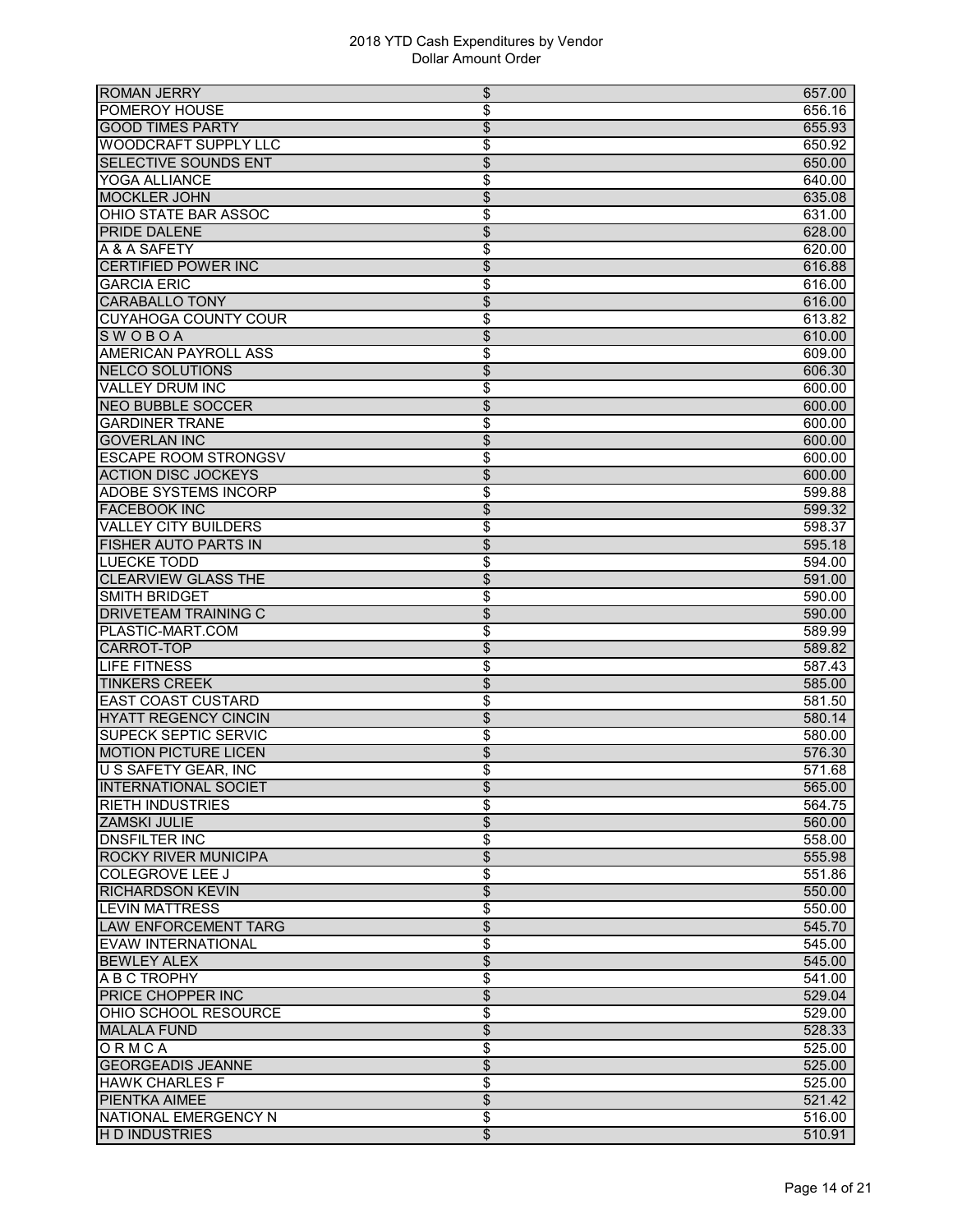| <b>CREEKSIDE RESTAURANT</b>     | \$                  | 510.65 |
|---------------------------------|---------------------|--------|
| <b>PACAK MIKE</b>               | \$                  | 506.00 |
| <b>STRONGSVILLE ROTARY</b>      | \$                  | 500.00 |
| <b>STEWART KATHLEEN BLA</b>     | \$                  | 500.00 |
| <b>LAMBERT CLAIRE</b>           | \$                  | 500.00 |
| <b>MCNEA GREG</b>               | \$                  | 497.50 |
| SPIRIT OF CLEVELAND             | \$                  | 495.00 |
| <b>SCHAFFNER LORRAINE</b>       | \$                  | 487.00 |
| <b>DAPSIS DYLAN</b>             | \$                  | 485.50 |
| <b>ANIMAL CARE EQUIP &amp;</b>  | \$                  | 479.85 |
| <b>BLR</b>                      | \$                  | 479.00 |
| <b>MOORE DAVID</b>              | \$                  | 476.00 |
| <b>REMINGTON ARMS COMPA</b>     | \$                  | 475.00 |
| <b>CINEMARK USA</b>             | \$                  | 474.50 |
| <b>MAKE BELIEVE</b>             | \$                  | 468.00 |
| <b>APO DEREK</b>                | \$                  | 457.54 |
| <b>MCGEE WILLIAM P</b>          | \$                  | 455.00 |
| <b>STAMP MAN</b>                | \$                  | 452.50 |
| <b>SOLON CITY OF</b>            | \$                  | 450.00 |
| <b>STEVE'S SPORTS</b>           | \$                  | 450.00 |
| POLICE TECHNICAL                | \$                  | 450.00 |
| <b>IXII GROUP</b>               | $\overline{\$}$     | 450.00 |
| <b>HILTON COLUMBUS</b>          | \$                  | 446.60 |
| <b>LENGAL DENISE</b>            | \$                  | 444.32 |
| NO SKIDDING PRODUCTS            | \$                  | 432.98 |
| <b>WALL STREET JOURNAL</b>      | \$                  | 431.88 |
| <b>PITNEY BOWES INC</b>         | \$                  | 431.15 |
| <b>MUSCO SPORTS LIGHTIN</b>     | \$                  | 425.00 |
| <b>IORILLO ERIN</b>             | \$                  | 422.87 |
| <b>FERRETTI DOMINIC</b>         | \$                  | 421.50 |
| <b>SOUTH EUCLID POLICE</b>      | \$                  | 420.00 |
| <b>KROWKA JAMES</b>             | \$                  | 420.00 |
| <b>SCHULLER JOHN</b>            | \$                  | 418.00 |
| <b>MILLER MICHAEL</b>           | \$                  | 418.00 |
| <b>SOCCER SHOTS</b>             | \$                  | 416.00 |
| <b>CUYAHOGA COUNTY FIRE</b>     | \$                  | 411.00 |
| <b>PREUER JOHN D</b>            | \$                  | 407.75 |
| <b>GOSS CHARLES W</b>           | $\overline{\$}$     | 404.39 |
| <b>ASHER RAY</b>                | \$                  | 399.00 |
| <b>IPMA-HR</b>                  | \$                  | 397.00 |
| <b>AUNGST GREG</b>              | \$                  | 397.00 |
| <b>PETERS WAYNE FREDERI</b>     | \$                  | 396.00 |
| O'CALLAHAN PATRICK              | \$                  | 396.00 |
| <b>CIFELLI LEO</b>              | \$                  | 396.00 |
| <b>PRIMEPAY LLC</b>             | \$                  | 393.75 |
| <b>KNIPP JACOB</b>              | \$                  | 393.71 |
| <b>AXENT GRAPHICS LLC</b>       | \$                  | 390.00 |
| <b>BARTLETT ANDREW</b>          | \$                  | 389.15 |
| <b>CALIBRE PRESS LLC</b>        | \$                  | 388.00 |
| <b>BEREA MUNICIPAL COUR</b>     | \$                  | 381.00 |
| <b>BLUE TECHNOLOGIES</b>        | \$                  | 380.45 |
| <b>KAY DEE AIR AND ELEC</b>     | $\overline{\$}$     | 376.56 |
| <b>BUCCI'S RESTAURANT &amp;</b> | \$                  | 375.50 |
| <b>KNOWLES DAVID R</b>          | \$                  | 375.00 |
| <b>COUGHLIN PATRICK</b>         | \$                  | 375.00 |
| <b>CUYAHOGA CONCRETE SA</b>     | \$                  | 375.00 |
| <b>NAPA AVON</b>                | \$                  | 374.05 |
| YATES DERRICK                   | \$                  | 374.00 |
| <b>KEPPLER JASON</b>            | \$                  | 372.93 |
| <b>NAJPAVER DAVID</b>           | $\overline{\theta}$ | 371.50 |
| <b>HUNT TONY</b>                | \$                  | 369.71 |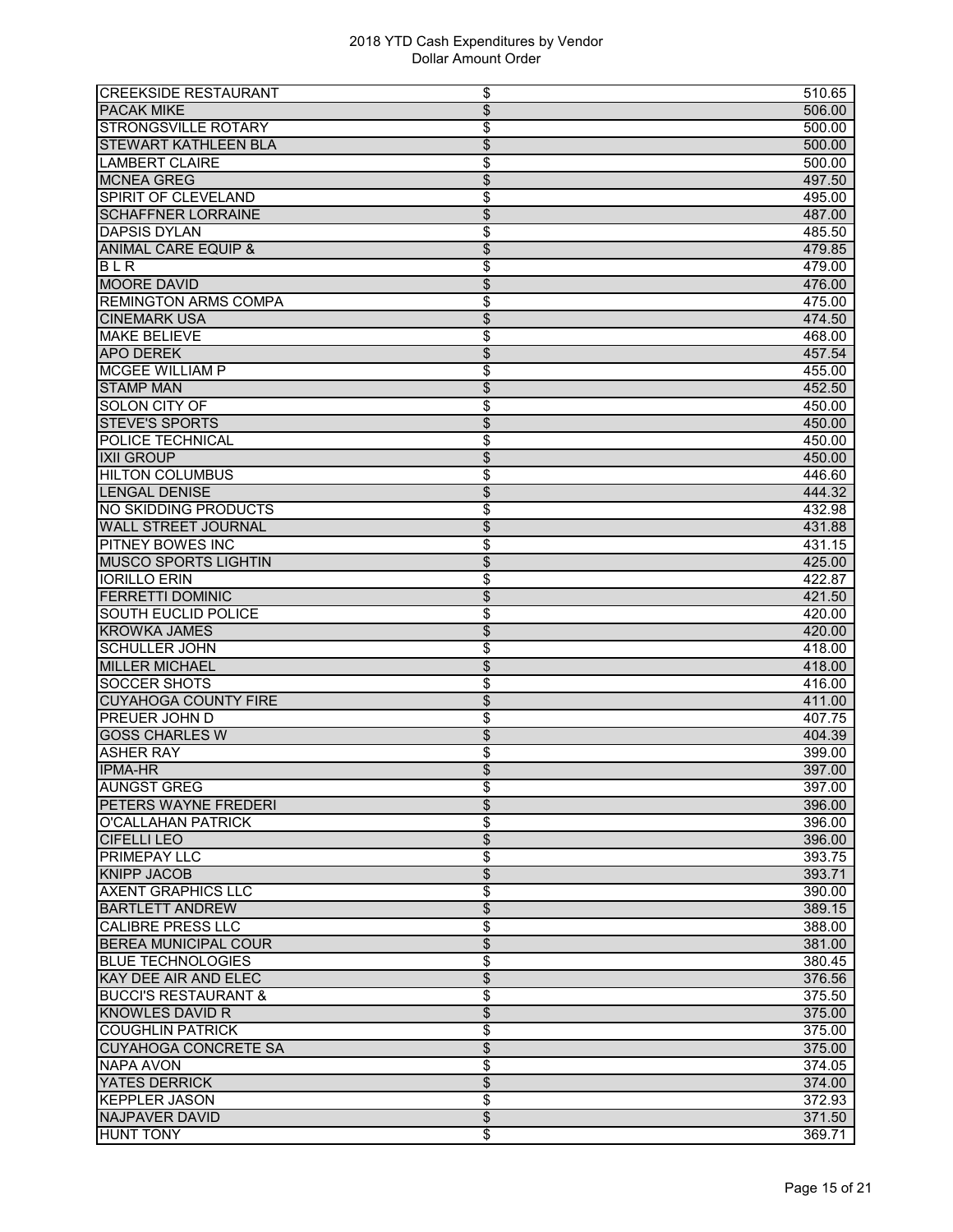| <b>HYDRAULIC CONNECTION</b>     | \$<br>365.64              |
|---------------------------------|---------------------------|
| <b>INTL ASSOC ARSON INV</b>     | \$<br>360.00              |
| <b>AKRON BASEBALL LLC</b>       | \$<br>360.00              |
| <b>SYNEK VALERIA</b>            | \$<br>359.40              |
| <b>ASCAP</b>                    | \$<br>353.83              |
| <b>MILLS CRAIG</b>              | \$<br>352.00              |
| <b>GHANEM ANTHONY</b>           | \$<br>352.00              |
| <b>KAN MICHAEL</b>              | \$<br>352.00              |
| <b>STUMP PRINTING COMPA</b>     | \$<br>351.93              |
| S A COMUNALE COMPANY            | \$<br>350.00              |
| <b>STRONGSVILLE CHAMBER</b>     | \$<br>350.00              |
| <b>OHIO INDEPENDENT ARB</b>     | \$<br>350.00              |
| <b>NORTH COAST POLYTECH</b>     | \$<br>350.00              |
| <b>OHIO STATE UNIVERSIT</b>     |                           |
|                                 | \$<br>350.00              |
| PELC ALUMNI ASSOC               | \$<br>350.00              |
| <b>NICKELS BAKERY</b>           | \$<br>350.00              |
| <b>EEOC TRAINING INST</b>       | \$<br>349.00              |
| BMI                             | \$<br>349.00              |
| <b>SUMMERS RUBBER CO IN</b>     | \$<br>348.29              |
| FBI NATIONAL ACADEMY            | \$<br>345.00              |
| <b>VELOCITY PROMOTIONS</b>      | \$<br>344.00              |
| OHIO ASSOC OF PUBLIC            | \$<br>340.00              |
| <b>OHIO GFOA</b>                | \$<br>340.00              |
| <b>TOTAL ID SOLUTIONS</b>       | \$<br>339.00              |
| <b>DARE AMERICA</b>             | \$<br>336.00              |
| <b>WEIDELING JON</b>            | \$<br>332.00              |
| <b>WEIDELING JENSEN</b>         | \$<br>330.00              |
| <b>EMERINE ADALINE</b>          | \$<br>330.00              |
| <b>POLICEONE</b>                | \$<br>325.00              |
| <b>CLEVELAND SOUTHWEST</b>      | \$<br>325.00              |
| <b>MILLER JIMMY</b>             | $\overline{\$}$<br>321.00 |
| <b>INTERNATIONAL INSTIT</b>     | \$<br>320.00              |
| <b>IALACCI JOHN</b>             | \$<br>320.00              |
| <b>BENDER LAURA</b>             | \$<br>320.00              |
| <b>JORDAN POWER</b>             | \$<br>319.03              |
| <b>WELKER PATTI</b>             | \$<br>317.97              |
| STUDIO 82 DANCE AND             | \$<br>315.00              |
| <b>CLEVELAND COSTUME</b>        | \$<br>315.00              |
| <b>VERMEER SALES &amp; SERV</b> | \$<br>310.50              |
| <b>STROUD DOUG</b>              | \$<br>308.45              |
| <b>YEE VINCENT</b>              | 308.00                    |
| <b>SAZIMA KATHY</b>             | \$<br>\$<br>304.01        |
| <b>PINZONE SAM</b>              |                           |
|                                 | \$<br>304.00              |
| <b>VERIS KIM A</b>              | \$<br>300.00              |
| <b>TOTH TERRY</b>               | $\overline{\$}$<br>300.00 |
| <b>TRUCKIN VANTASTIKS</b>       | \$<br>300.00              |
| <b>UNIVERSITY OF AKRON</b>      | \$<br>300.00              |
| <b>I</b> PHILADELPHIA INSURAN   | \$<br>300.00              |
| <b>KONEY MIKE</b>               | \$<br>300.00              |
| <b>GLEINE GREGORY M</b>         | \$<br>300.00              |
| <b>KALINIICH MICHAEL</b>        | \$<br>300.00              |
| <b>KHUBAN MANJIT</b>            | \$<br>300.00              |
| <b>BRICKLEY RUTH</b>            | \$<br>300.00              |
| <b>ALICE TRAINING INSTI</b>     | \$<br>300.00              |
| <b>HAFT JOHN</b>                | \$<br>299.50              |
| <b>CORNINGWARE CORELLE</b>      | \$<br>299.00              |
| <b>SULLIVAN THOMAS</b>          | \$<br>297.00              |
| ANIMAL CLINIC NORTHV            | \$<br>296.22              |
| PUBLIC AGENCY TRAINI            | $\overline{\$}$<br>295.00 |
| <b>GREEN RANDY</b>              | \$<br>295.00              |
| <b>ROYAL CREST GOLF</b>         | \$<br>294.00              |
|                                 |                           |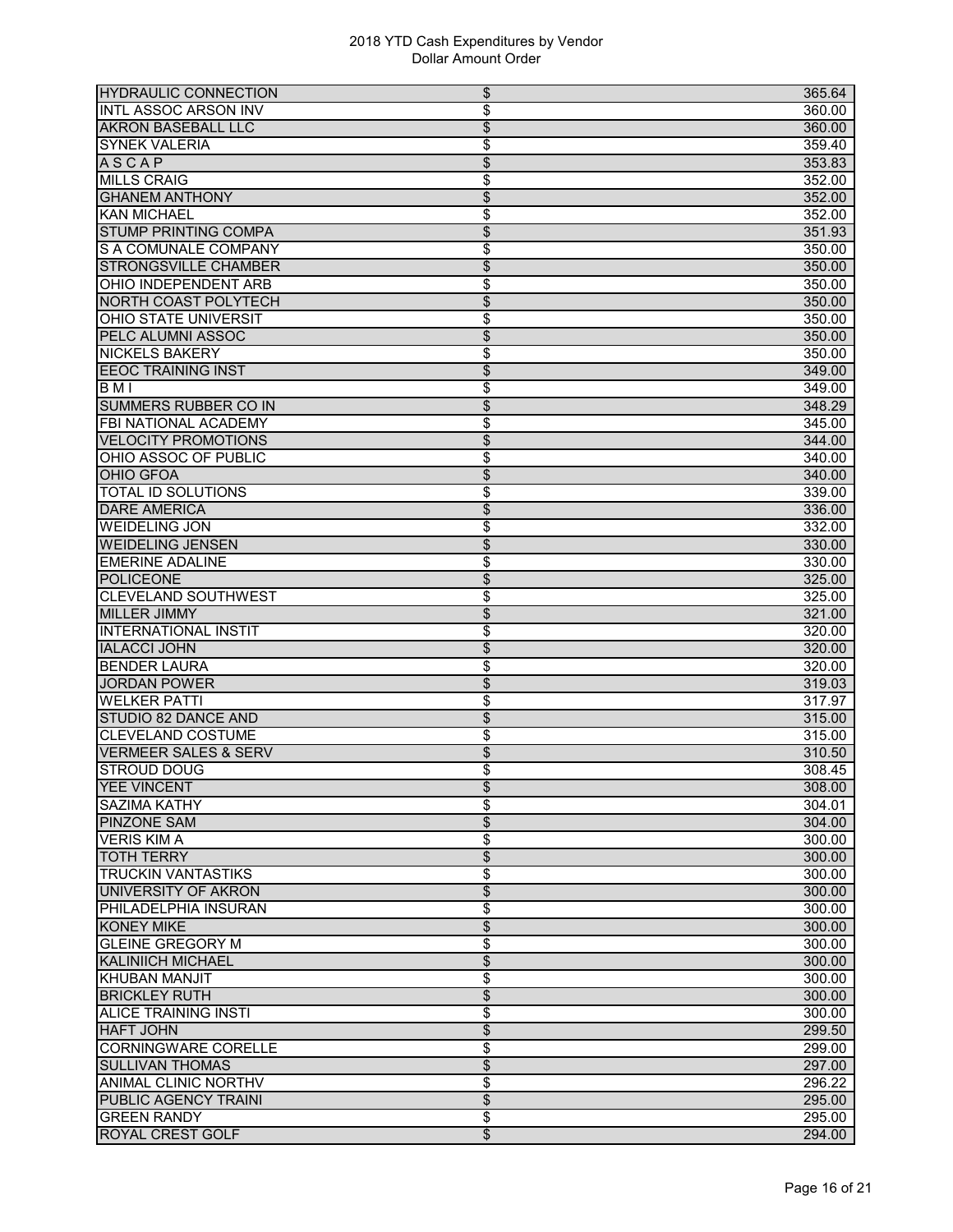| <b>VISTA PRINT</b><br>\$                                  | 288.97           |
|-----------------------------------------------------------|------------------|
| \$<br>SHRED-RITE LLC                                      | 287.50           |
| \$<br><b>ULINE INC</b>                                    | 287.32           |
| <b>WANYERKA MARK</b><br>\$                                | 286.00           |
| <b>PAGAN ANASTACIO</b><br>\$                              | 286.00           |
| <b>BUTTERFIELD JERRY</b><br>\$                            | 286.00           |
| <b>ROBERTS SURVEYING SU</b><br>\$                         | 285.00           |
| <b>GREATER CLEVELAND CH</b><br>\$                         | 285.00           |
| \$<br><b>GREAT LAKES PUBLISHI</b>                         | 280.50           |
| \$<br><b>CUYAHOGA VALLEY SCEN</b>                         | 280.00           |
| OHIO TACTICAL OFFICE<br>\$                                | 279.00           |
| <b>CALL &amp; POST NEWSPAPE</b><br>\$                     | 274.88           |
| <b>RADEY MIKE</b><br>\$                                   | 274.00           |
| <b>CONCEPT2 INC</b><br>\$                                 | 273.40           |
| <b>KOWELL ROBERT</b><br>\$                                | 272.00           |
| \$<br>SP PLUS FLEET SERVIC                                | 266.86           |
| \$<br><b>MARSHALL STEVE</b>                               | 264.00           |
| <b>BANDSUCH BOB</b><br>\$                                 |                  |
| <b>MCLENDON ROBERT</b>                                    | 264.00<br>262.50 |
| \$<br><b>CARTER MIKE</b>                                  |                  |
| \$                                                        | 262.50           |
| <b>BENDER MATTHEW &amp; CO</b><br>\$                      | 261.10           |
| <b>MINDYAS JEFF</b><br>\$                                 | 260.00           |
| <b>FINKELMEIER JIM</b><br>\$                              | 260.00           |
| \$<br>YEVTUSHENKO DANIEL                                  | 250.00           |
| <b>SEWER PIPE USERS</b><br>\$                             | 250.00           |
| OHIO ASSOC OF PLUMBI<br>\$                                | 250.00           |
| <b>NORTHEAST OHIO MAYOR</b><br>\$                         | 250.00           |
| OHIO ASSOC OF SENIOR<br>\$                                | 250.00           |
| <b>ALLEN LEO</b><br>\$                                    | 250.00           |
| $\overline{\mathcal{L}}$<br><b>VALENCIC PETER</b>         | 249.00           |
| \$<br>PETTY CASH FENDER                                   | 246.62           |
| $\overline{\$}$<br><b>ERNST CONSERVATION</b>              | 245.68           |
| <b>SERENAS ALAN</b><br>\$                                 | 243.36           |
| \$<br>YOELZADEH KYLE                                      | 242.00           |
| <b>MOG BRIAN</b><br>\$                                    | 242.00           |
| \$<br><b>PLAIN DEALER</b>                                 | 240.41           |
| <b>HABER ROY</b><br>\$                                    | 240.00           |
| \$<br><b>BROWN ROBERT</b>                                 | 240.00           |
| <b>VAVRO LARRY</b><br>\$                                  | 237.00           |
| \$<br><b>MILBRANDT JENNIFER</b>                           | 236.59           |
| <b>BROADVIEW HOUSE OF C</b><br>\$                         | 235.50           |
| \$<br><b>SETTA TROPHY</b>                                 | 235.00           |
| \$<br><b>MIKULA KEN</b>                                   | 234.85           |
| \$<br><b>A H S RESCUE LLC</b>                             | 234.80           |
| \$<br><b>PETTY CASH DRAVES</b>                            | 234.26           |
| \$<br>SIRIUS XM RADIO INC                                 | 230.53           |
| <b>COLORADO TIME SYSTEM</b><br>\$                         | 227.00           |
| $\overline{\mathcal{L}}$<br><b>GARY'S TRANSMISSION</b>    | 225.55           |
| <b>HAYDEN DUSTIN M</b><br>\$                              | 225.00           |
| \$<br>JARDINE CRYSTAL                                     | 225.00           |
| <b>KENT STATE UNIVERSIT</b><br>\$                         | 225.00           |
| $\overline{\mathcal{L}}$<br><b>F &amp; E PAYMENT PROS</b> | 224.80           |
| \$<br><b>ACCURATE CONTROLS, I</b>                         | 224.22           |
| \$<br><b>GARRET ALLEN</b>                                 | 223.50           |
| <b>LUCCHESE JAMES A</b><br>\$                             | 222.50           |
| <b>HARTZE MARK</b><br>\$                                  | 220.90           |
| \$<br><b>ZACHARYASZ ANTHONY</b>                           | 220.10           |
| \$<br><b>DOMBROSE BRIAN</b>                               | 220.00           |
| \$<br><b>JAKUBOWSKI JIM</b>                               | 220.00           |
| $\overline{\$}$<br><b>GROPPI DAVID</b>                    | 220.00           |
| <b>DAVILA RUBEN</b><br>\$                                 | 220.00           |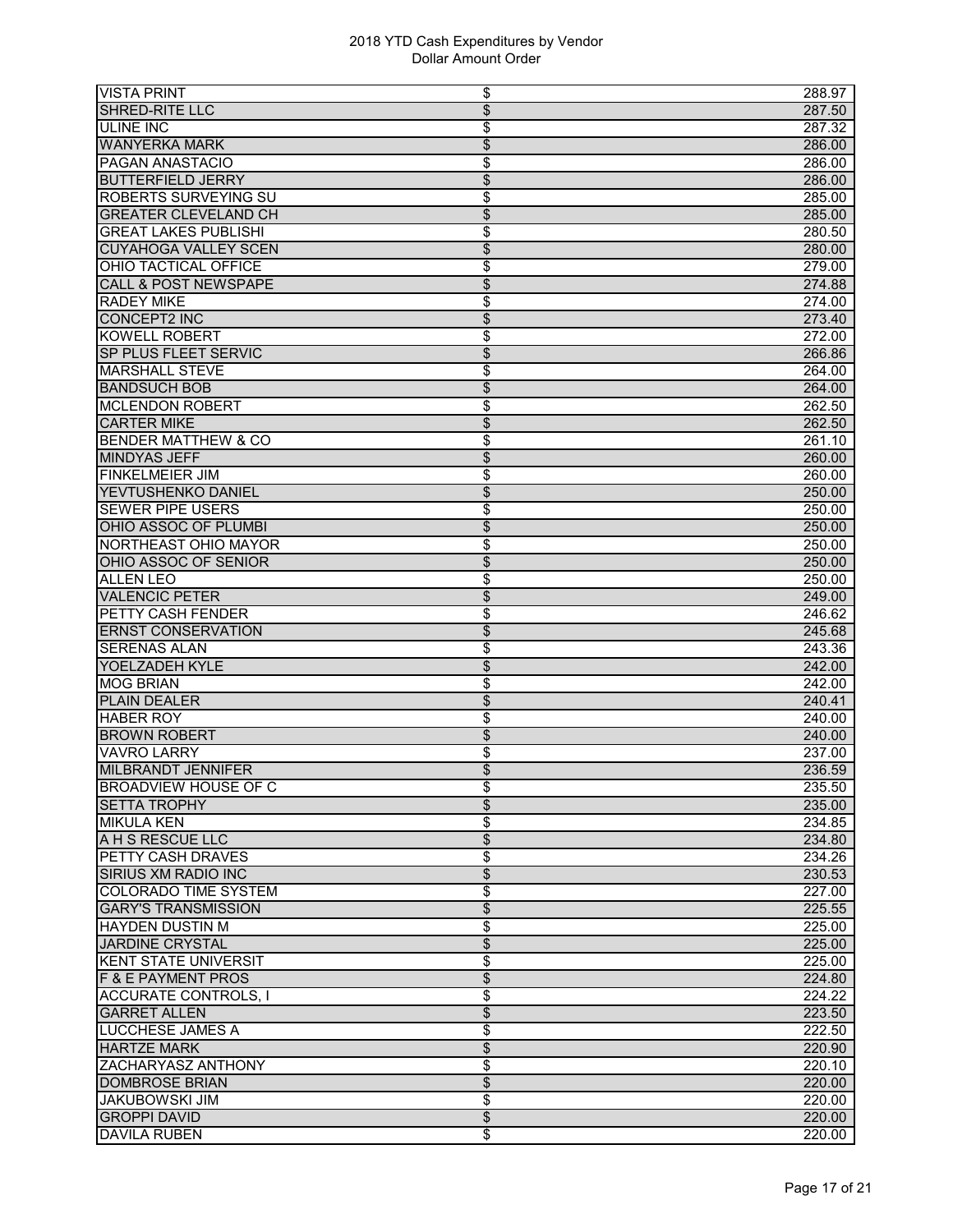| <b>BRANIC DEBORAH</b>           | \$<br>217.44                       |
|---------------------------------|------------------------------------|
| <b>TRITECH FORENSICS</b>        | \$<br>216.00                       |
| PENYIN JERRY                    | \$<br>215.40                       |
| <b>HRABAK AARON</b>             | \$<br>214.00                       |
| <b>SIMON THOMAS</b>             | \$<br>212.00                       |
| <b>LYSYJ MATT</b>               | \$<br>211.50                       |
| <b>BOLIN RYAN</b>               | \$<br>210.50                       |
| NORTHEAST OHIO LAW D            | \$<br>210.00                       |
| SHRM                            | \$<br>209.00                       |
| <b>I A F C MEMBERSHIP</b>       | \$<br>209.00                       |
| <b>GUZOWSKI ANDREW</b>          | \$<br>206.50                       |
| STRONGSVILLE VACUUM             | \$<br>206.04                       |
| <b>TOMCHO ELIZABETH</b>         | \$<br>200.00                       |
| <b>NANCY LOWRIE &amp; ASSOC</b> | \$<br>200.00                       |
| <b>POLO SARAH</b>               | \$<br>200.00                       |
| <b>NPELRA</b>                   | \$<br>200.00                       |
| <b>NORTH EASTERN OHIO</b>       | \$<br>200.00                       |
| <b>GAMECO INC</b>               | \$<br>200.00                       |
| <b>COUNTY TREASURER'S</b>       | \$<br>200.00                       |
| <b>C S X TRANSPORTATION</b>     | \$<br>200.00                       |
| <b>CUYAHOGA COUNTY POLI</b>     | \$<br>200.00                       |
| OHIO PUBLIC EMPLOYER            | \$<br>199.00                       |
| <b>SPARROW JACOB</b>            | \$<br>198.00                       |
| <b>MUFF TERRY</b>               | \$<br>198.00                       |
| <b>FRANTZ GARY</b>              | \$<br>198.00                       |
| <b>FILIPPI PAUL</b>             | \$<br>198.00                       |
| <b>HODOUS DAN</b>               | \$<br>198.00                       |
| <b>DICKEY TOM</b>               | \$<br>198.00                       |
| <b>ZELLER HENRY</b>             | \$<br>197.50                       |
| <b>HEINEN'S</b>                 | \$<br>197.34                       |
| <b>FBINAA OHIO CHA</b>          | $\overline{\$}$<br>195.00          |
| UPS STORE LLC                   | \$<br>194.55                       |
| <b>AMTECH</b>                   | \$<br>190.00                       |
| UNITED PARCEL SERVIC            | \$<br>187.08                       |
| <b>EASTERN MICHIGAN UNI</b>     | \$<br>185.00                       |
| <b>ACCOUNTANCY BOARD OF</b>     | \$<br>183.50                       |
| <b>WRIGHT SHEENA</b>            | \$<br>182.43                       |
| <b>BILEY MARK</b>               | \$<br>181.20                       |
| <b>MAGGIE &amp; ELLIE'S</b>     | \$<br>180.00                       |
| <b>JOHNSON KRISTI</b>           | \$<br>180.00                       |
| <b>KADLEC BRIAN</b>             | 179.96<br>\$                       |
| <b>ZAMRZLA KATHRYN</b>          | \$<br>177.47                       |
| <b>KILBANE JAMES</b>            | \$<br>176.72                       |
| <b>RIVERA DAVID</b>             | \$<br>176.00                       |
| <b>LAYHEW IAN</b>               | $\overline{\$}$<br>175.00          |
| <b>COUGHLIN KATHERINE</b>       | \$<br>175.00                       |
| <b>DAVIS JONATHAN</b>           | \$<br>173.31                       |
| A T S TACTICAL GEAR             | \$<br>172.00                       |
| <b>LIBERTY TEXTILE COMP</b>     | \$<br>171.10                       |
| <b>KALINICH FENCE CO. I</b>     | \$<br>170.50                       |
| <b>SAUNDERS DANA</b>            | \$<br>170.00                       |
| <b>DICK'S BAKERY INC</b>        | \$<br>168.00                       |
| <b>MOEHRING MATT</b>            | \$<br>165.50                       |
| <b>ECONOMIST THE</b>            | \$<br>164.16                       |
| <b>HAMILTON CARL E</b>          | \$<br>160.00                       |
| <b>BRANIC JEFFREY P</b>         | \$<br>160.00                       |
| <b>OBLAK REBECCA</b>            | \$<br>159.23                       |
| <b>G &amp; G FITNESS EQUIPM</b> | \$<br>159.00                       |
| <b>SOURCE PRODUCTS LTD</b>      | $\overline{\$}$<br>157.60          |
| <b>BIDDINGER TRACE</b>          | \$<br>157.00                       |
| <b>CUNNINGHAM GLEN</b>          | $\overline{\mathcal{L}}$<br>157.00 |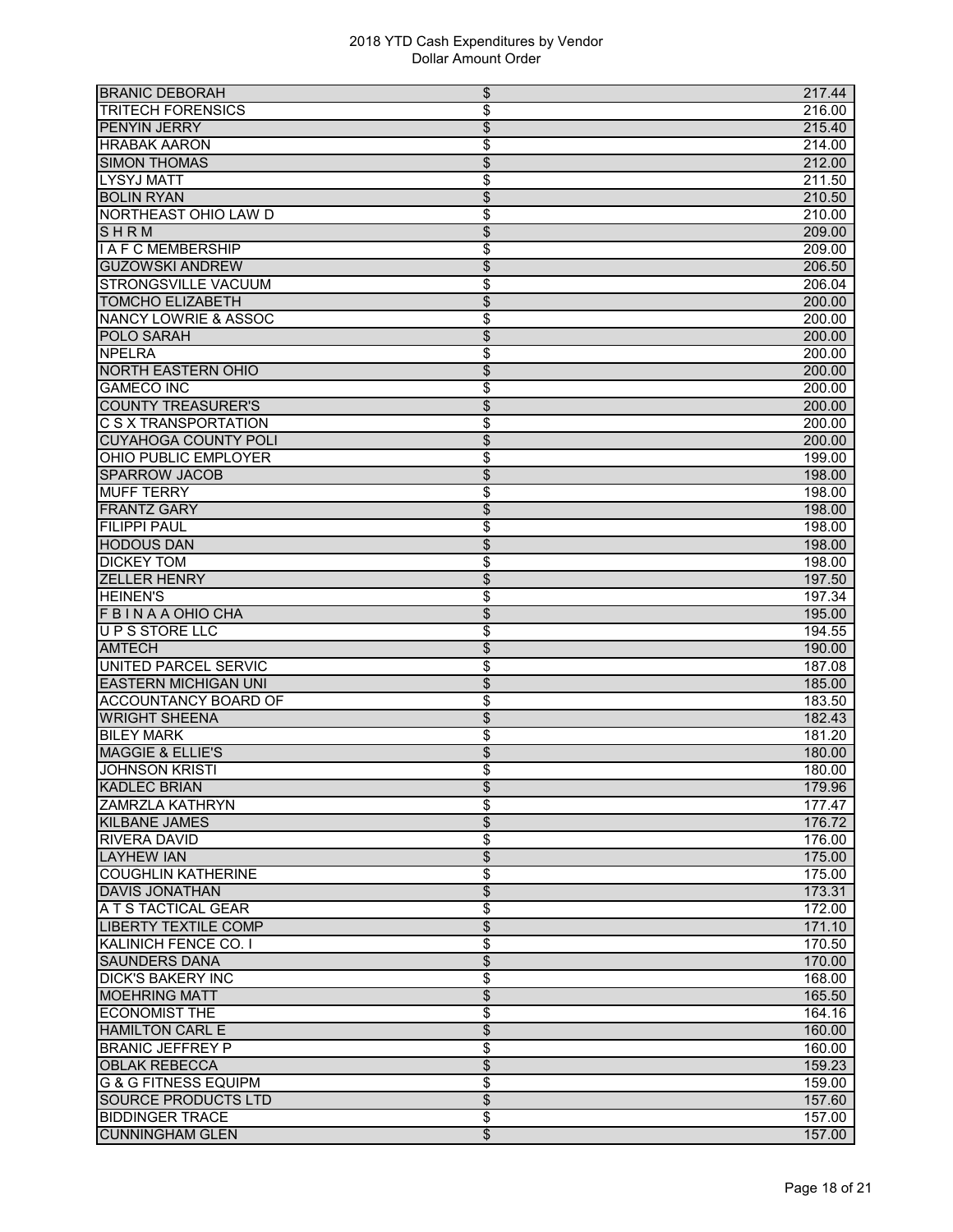| <b>THOMAS MIKE</b>            | \$<br>154.00                       |
|-------------------------------|------------------------------------|
| <b>VIANCOURT CULLEN</b>       | $\overline{\mathcal{L}}$<br>154.00 |
| <b>VERBA JOHN</b>             | \$<br>154.00                       |
| <b>SCHMIDT BRUCE</b>          | \$<br>154.00                       |
| <b>WALKER KEITH</b>           | \$<br>154.00                       |
| <b>BLACKMON DEYANIUS</b>      | \$<br>154.00                       |
| <b>ELEGANT EMBROIDERY</b>     | \$<br>150.00                       |
| CLIALABORATORY P              | \$<br>150.00                       |
| <b>BROKE ASS PHONE</b>        | \$<br>149.00                       |
| <b>MARC GLASSMAN INC</b>      | $\overline{\$}$<br>145.62          |
| <b>AMERICAN FLOOR MATS</b>    | \$<br>142.00                       |
| <b>KREUZ LINDSAY</b>          | \$<br>140.61                       |
| PATRIZI JUDY                  | \$<br>140.00                       |
| <b>DIFRANCO SAL</b>           | \$<br>140.00                       |
| <b>ROENIGK BRIAN</b>          | \$<br>139.00                       |
| <b>PEREZ MOISE</b>            | \$<br>132.00                       |
| <b>PALUMBO NICK</b>           | \$<br>132.00                       |
| <b>KENNEDY CURT</b>           | \$<br>132.00                       |
| <b>WARD MIKE</b>              | \$<br>130.00                       |
| <b>CRUMM CLARENCE</b>         | $\overline{\mathcal{S}}$<br>128.50 |
| <b>WEBB DEREK</b>             | \$<br>127.29                       |
| <b>FISHEL DOWNEY ALBREC</b>   | \$<br>125.00                       |
| <b>POLAK AUGUSTINE</b>        | \$<br>122.50                       |
| <b>KALISZEWSKI NICK</b>       | \$<br>122.50                       |
| PETTY CASH DUBOVEC            | \$<br>122.00                       |
| <b>AVON LAKE CITY OF</b>      | \$<br>120.00                       |
| PIECHUTA HOLLY                | \$<br>112.50                       |
| <b>ETIQUETTE FACTORY</b>      | \$<br>112.00                       |
| <b>OLENIK JOSEPH</b>          | \$<br>110.00                       |
| <b>KORENOWSKI JAMES</b>       | \$<br>110.00                       |
| <b>KRIZMANICH MARK</b>        | \$<br>110.00                       |
| A A A EAST CENTRAL            | \$<br>110.00                       |
| <b>BARTHOLOMEW JEFF</b>       | \$<br>110.00                       |
| <b>FUSES UNLIMITED</b>        | \$<br>109.99                       |
| PAT OBRIEN CHEVROLET          | \$<br>109.95                       |
| <b>TRANSPORT SERVICES I</b>   | \$<br>107.85                       |
| <b>CAMPBELL TIMOTHY</b>       | \$<br>107.36                       |
| <b>BROWN WILLIAM</b>          | \$<br>107.00                       |
| <b>BARRETT THOMAS</b>         | \$<br>105.00                       |
| <b>BROOKGATE LANES</b>        | \$<br>104.00                       |
| CRAIN'S CLEVELAND BU          | 103.00<br>\$                       |
| <b>SCHMITZ KEN</b>            | \$<br>100.00                       |
| <b>NOTHING BUNDT CAKES</b>    | \$<br>100.00                       |
| <b>MASTER GARDNERS OF C</b>   | $\overline{\$}$<br>100.00          |
| <b>JOSEPH GEORGE</b>          | \$<br>100.00                       |
| IMSA                          | \$<br>100.00                       |
| IABTI                         | \$<br>100.00                       |
| <b>LAKE ERIE MONSTERS</b>     | \$<br>100.00                       |
| <b>I</b> CLEVELAND PLUMBING I | \$<br>100.00                       |
| <b>CIESLIK MICHAEL</b>        | \$<br>100.00                       |
| <b>TORO COMPANY</b>           | \$<br>99.87                        |
| <b>BEST EQUIPMENT</b>         | $\overline{\mathcal{L}}$<br>99.18  |
| <b>BUCKHOLZ LAUREN</b>        | \$<br>96.00                        |
| OHIO LTAP CENTER              | \$<br>95.93                        |
| <b>TOTH JASON</b>             | \$<br>95.00                        |
| <b>SHAMROCK GEAR RESTOR</b>   | \$<br>93.00                        |
| PARMA BAR ASSOCIATIO          | \$<br>90.00                        |
| <b>DIVOTS QUEEN</b>           | \$<br>90.00                        |
| <b>STOVER REGGIE</b>          | \$<br>88.00                        |
| <b>ROMITO JOSEPH</b>          | $\overline{\$}$<br>88.00           |
| <b>MEMENTOWSKI JOE</b>        | \$<br>88.00                        |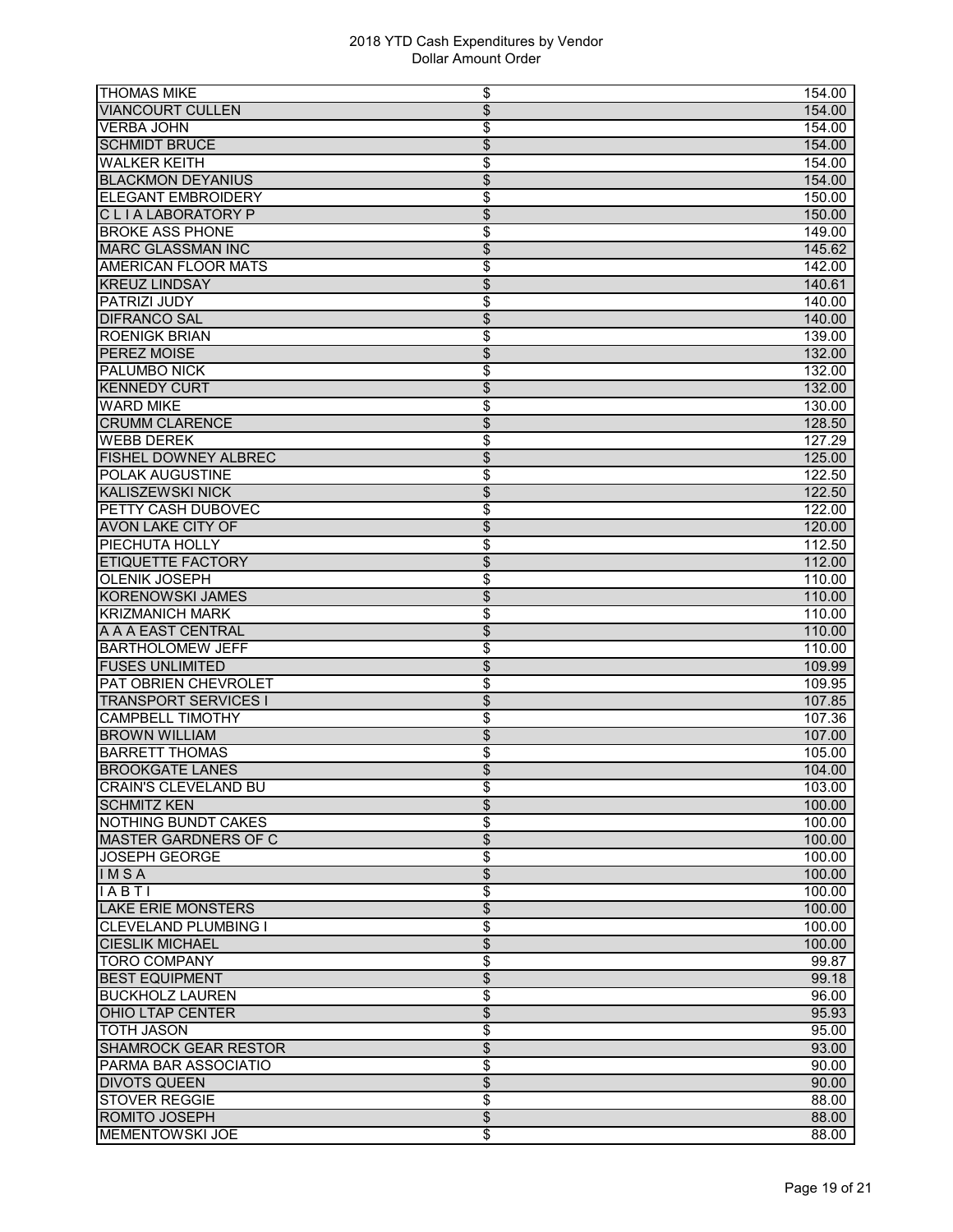| <b>KLANAC BRYCE</b>                              | \$<br>88.00                |
|--------------------------------------------------|----------------------------|
| <b>HICKS JONATHAN</b>                            | \$<br>88.00                |
| <b>DIONISOPOULOS MICHAE</b>                      | \$<br>88.00                |
| <b>JONES NICHOLAS</b>                            | \$<br>88.00                |
| <b>BACZEWSKI PETER</b>                           | \$<br>88.00                |
| <b>CORRIGAN TOM</b>                              | \$<br>88.00                |
| <b>COURTRIGHT PHILIP</b>                         | \$<br>88.00                |
| OHIO DEPARTMENT OF A                             | \$<br>87.50                |
| <b>IAFCI</b>                                     | \$<br>85.00                |
| <b>KELLER JOEL S</b>                             | \$<br>84.00                |
| <b>DIVERS COVE LLC</b>                           | \$<br>83.00                |
| <b>DAVIS &amp; STANTON</b>                       | \$<br>83.00                |
| <b>BOROS CHUCK</b>                               | \$<br>80.75                |
| <b>CVS PHARMACY</b>                              | \$<br>80.48                |
| <b>SUN NEWSPAPERS</b>                            | \$<br>78.00                |
| <b>KEARNEY JENNIFER</b>                          | \$<br>76.52                |
| MEANEO                                           | \$<br>75.00                |
| OHIO ASSOC OF EMERGE                             | \$<br>75.00                |
| <b>LEECH BOB</b>                                 | \$<br>74.00                |
| <b>LALLATHIN MICHAEL</b>                         | \$<br>74.00                |
| <b>GOULD CHARLES</b>                             | \$<br>74.00                |
| <b>KURILICH ALAN</b>                             | \$<br>72.48                |
| <b>GRACE COLIN W</b>                             | \$<br>71.59                |
| <b>WARDICK MICHAEL</b>                           | \$<br>70.00                |
| <b>WOLFE MIKE</b>                                | \$<br>70.00                |
| <b>WALTON BOB</b>                                | \$<br>70.00                |
| <b>MADDEN TOM</b>                                | \$<br>70.00                |
| <b>EMLING DARLENE</b>                            | \$<br>70.00                |
| <b>BALICKY TOM</b>                               | \$<br>70.00                |
| <b>BENO PAUL</b>                                 | \$<br>70.00                |
| <b>KELLY KELLY</b>                               | \$<br>66.27                |
| <b>SHEIBAN JEWELERS</b>                          | \$<br>66.00                |
| <b>MAYNARD ERIC</b>                              | \$<br>66.00                |
| <b>ROACH ISSAC</b>                               | \$<br>66.00                |
| <b>MENGE BRIAN</b>                               | \$<br>66.00                |
| POLAND CHRIS                                     | \$<br>66.00                |
| <b>DILL MANFRED</b>                              | \$<br>66.00                |
| <b>KRONIK SCOTT</b>                              | \$<br>66.00                |
| <b>KEMPER JOHN</b>                               | \$<br>66.00                |
| <b>DALESIO MICHAEL</b>                           | \$<br>66.00                |
| <b>CLANCY MARTY</b>                              | 66.00<br>\$                |
| <b>ASHLEY VIRGIL</b>                             | \$<br>66.00                |
| <b>HEARTLAND PETROLEUM</b>                       | \$<br>65.00                |
| <b>DIVISION OF SENIOR</b>                        | \$<br>65.00                |
| <b>FARMTEK</b>                                   | \$<br>64.95                |
| <b>RICHARDSON FARMS</b>                          | \$<br>63.00                |
| <b>MAYBERRY SCOTT</b>                            | \$<br>62.44                |
| <b>NORTHCOAST AWARDS IN</b>                      | \$<br>60.45                |
| <b>NORTHEAST OHIO MUNIC</b>                      | \$<br>60.00                |
| <b>RICE GLENNA</b>                               | \$<br>60.00                |
| <b>BITTINGER JANE</b>                            | \$<br>60.00                |
| <b>DODD CAMERA</b>                               | \$<br>59.98                |
| <b>ROSE KEN</b>                                  | \$<br>55.50                |
| <b>BURGER JEFFREY</b>                            | 55.00                      |
| <b>NORCROSS SUSAN</b>                            | \$<br>\$<br>52.79          |
| <b>VOIANCE LANGUAGE SER</b>                      | 52.65                      |
|                                                  | \$                         |
| <b>SCHELL TIM</b><br><b>EDIE ROBERT</b>          | \$<br>52.50<br>52.50       |
|                                                  | \$                         |
| <b>HASSING TIM</b><br><b>SAFE KIDS WORLDWIDE</b> | \$<br>52.50                |
| <b>SZYMANSKI LAWRENCE</b>                        | \$<br>50.00<br>\$<br>50.00 |
|                                                  |                            |